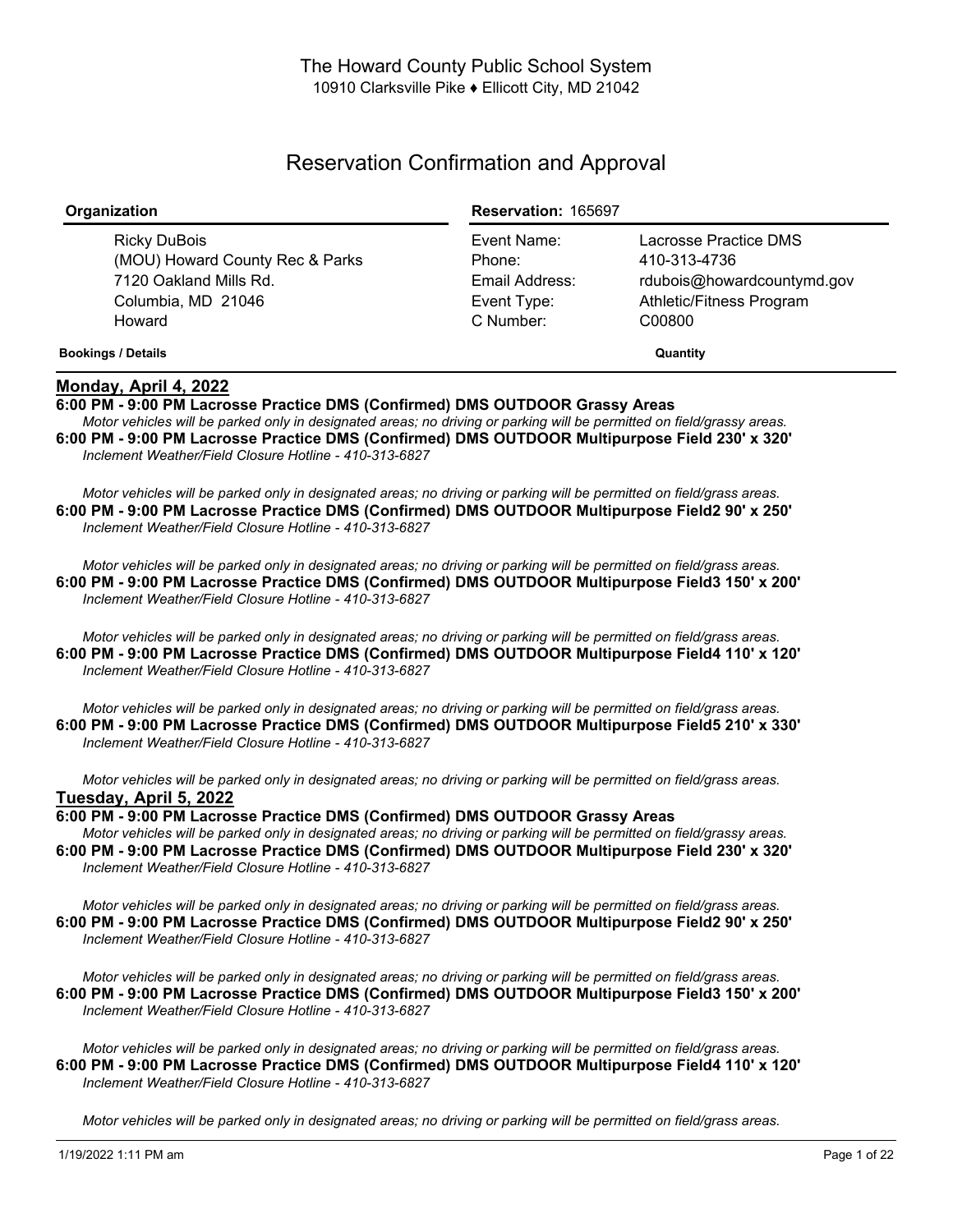#### <u> 1989 - Andrea Andrew Maria (h. 1989).</u> **6:00 PM - 9:00 PM Lacrosse Practice DMS (Confirmed) DMS OUTDOOR Multipurpose Field5 210' x 330'** *Inclement Weather/Field Closure Hotline - 410-313-6827*

Motor vehicles will be parked only in designated areas; no driving or parking will be permitted on field/grass areas. **Wednesday, April 6, 2022**

**6:00 PM - 9:00 PM Lacrosse Practice DMS (Confirmed) DMS OUTDOOR Grassy Areas** Motor vehicles will be parked only in designated areas; no driving or parking will be permitted on field/grassy areas. **6:00 PM - 9:00 PM Lacrosse Practice DMS (Confirmed) DMS OUTDOOR Multipurpose Field 230' x 320'** *Inclement Weather/Field Closure Hotline - 410-313-6827*

Motor vehicles will be parked only in designated areas; no driving or parking will be permitted on field/grass areas. **6:00 PM - 9:00 PM Lacrosse Practice DMS (Confirmed) DMS OUTDOOR Multipurpose Field2 90' x 250'** *Inclement Weather/Field Closure Hotline - 410-313-6827*

Motor vehicles will be parked only in designated areas; no driving or parking will be permitted on field/grass areas. **6:00 PM - 9:00 PM Lacrosse Practice DMS (Confirmed) DMS OUTDOOR Multipurpose Field3 150' x 200'** *Inclement Weather/Field Closure Hotline - 410-313-6827*

Motor vehicles will be parked only in designated areas; no driving or parking will be permitted on field/grass areas. **6:00 PM - 9:00 PM Lacrosse Practice DMS (Confirmed) DMS OUTDOOR Multipurpose Field4 110' x 120'** *Inclement Weather/Field Closure Hotline - 410-313-6827*

Motor vehicles will be parked only in designated areas: no driving or parking will be permitted on field/grass areas. **6:00 PM - 9:00 PM Lacrosse Practice DMS (Confirmed) DMS OUTDOOR Multipurpose Field5 210' x 330'** *Inclement Weather/Field Closure Hotline - 410-313-6827*

Motor vehicles will be parked only in designated areas; no driving or parking will be permitted on field/grass areas. **Thursday, April 7, 2022**

**6:00 PM - 9:00 PM Lacrosse Practice DMS (Confirmed) DMS OUTDOOR Grassy Areas** Motor vehicles will be parked only in designated areas; no driving or parking will be permitted on field/grassy areas.

**6:00 PM - 9:00 PM Lacrosse Practice DMS (Confirmed) DMS OUTDOOR Multipurpose Field 230' x 320'** *Inclement Weather/Field Closure Hotline - 410-313-6827*

Motor vehicles will be parked only in designated areas; no driving or parking will be permitted on field/grass areas. **6:00 PM - 9:00 PM Lacrosse Practice DMS (Confirmed) DMS OUTDOOR Multipurpose Field2 90' x 250'** *Inclement Weather/Field Closure Hotline - 410-313-6827*

Motor vehicles will be parked only in designated areas; no driving or parking will be permitted on field/grass areas. **6:00 PM - 9:00 PM Lacrosse Practice DMS (Confirmed) DMS OUTDOOR Multipurpose Field3 150' x 200'** *Inclement Weather/Field Closure Hotline - 410-313-6827*

Motor vehicles will be parked only in designated areas; no driving or parking will be permitted on field/grass areas. **6:00 PM - 9:00 PM Lacrosse Practice DMS (Confirmed) DMS OUTDOOR Multipurpose Field4 110' x 120'** *Inclement Weather/Field Closure Hotline - 410-313-6827*

Motor vehicles will be parked only in designated areas; no driving or parking will be permitted on field/grass areas. **6:00 PM - 9:00 PM Lacrosse Practice DMS (Confirmed) DMS OUTDOOR Multipurpose Field5 210' x 330'** *Inclement Weather/Field Closure Hotline - 410-313-6827*

Motor vehicles will be parked only in designated areas; no driving or parking will be permitted on field/grass areas. **Friday, April 8, 2022**

## **6:00 PM - 9:00 PM Lacrosse Practice DMS (Confirmed) DMS OUTDOOR Grassy Areas**

Motor vehicles will be parked only in designated areas; no driving or parking will be permitted on field/grassy areas. **6:00 PM - 9:00 PM Lacrosse Practice DMS (Confirmed) DMS OUTDOOR Multipurpose Field 230' x 320'** *Inclement Weather/Field Closure Hotline - 410-313-6827*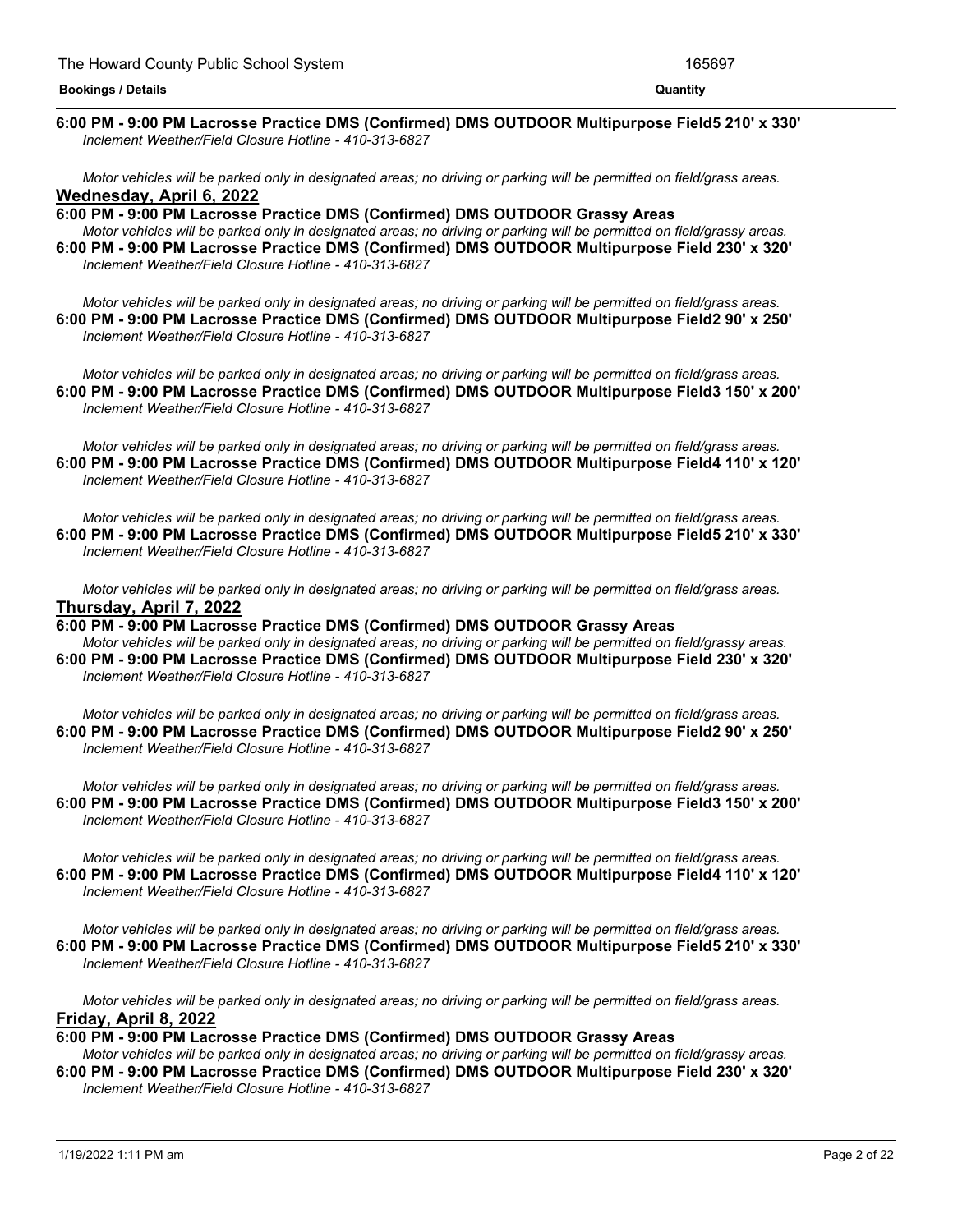Motor vehicles will be parked only in designated areas; no driving or parking will be permitted on field/grass areas. **6:00 PM - 9:00 PM Lacrosse Practice DMS (Confirmed) DMS OUTDOOR Multipurpose Field2 90' x 250'** *Inclement Weather/Field Closure Hotline - 410-313-6827*

Motor vehicles will be parked only in designated areas: no driving or parking will be permitted on field/grass areas. **6:00 PM - 9:00 PM Lacrosse Practice DMS (Confirmed) DMS OUTDOOR Multipurpose Field3 150' x 200'** *Inclement Weather/Field Closure Hotline - 410-313-6827*

Motor vehicles will be parked only in designated areas; no driving or parking will be permitted on field/grass areas. **6:00 PM - 9:00 PM Lacrosse Practice DMS (Confirmed) DMS OUTDOOR Multipurpose Field4 110' x 120'** *Inclement Weather/Field Closure Hotline - 410-313-6827*

Motor vehicles will be parked only in designated areas: no driving or parking will be permitted on field/grass areas. **6:00 PM - 9:00 PM Lacrosse Practice DMS (Confirmed) DMS OUTDOOR Multipurpose Field5 210' x 330'** *Inclement Weather/Field Closure Hotline - 410-313-6827*

Motor vehicles will be parked only in designated areas; no driving or parking will be permitted on field/grass areas. **Monday, April 11, 2022**

**6:00 PM - 9:00 PM Lacrosse Practice DMS (Confirmed) DMS OUTDOOR Grassy Areas** Motor vehicles will be parked only in designated areas; no driving or parking will be permitted on field/grassy areas. **6:00 PM - 9:00 PM Lacrosse Practice DMS (Confirmed) DMS OUTDOOR Multipurpose Field 230' x 320'** *Inclement Weather/Field Closure Hotline - 410-313-6827*

Motor vehicles will be parked only in designated areas; no driving or parking will be permitted on field/grass areas. **6:00 PM - 9:00 PM Lacrosse Practice DMS (Confirmed) DMS OUTDOOR Multipurpose Field2 90' x 250'** *Inclement Weather/Field Closure Hotline - 410-313-6827*

Motor vehicles will be parked only in designated areas; no driving or parking will be permitted on field/grass areas. **6:00 PM - 9:00 PM Lacrosse Practice DMS (Confirmed) DMS OUTDOOR Multipurpose Field3 150' x 200'** *Inclement Weather/Field Closure Hotline - 410-313-6827*

Motor vehicles will be parked only in designated areas; no driving or parking will be permitted on field/grass areas. **6:00 PM - 9:00 PM Lacrosse Practice DMS (Confirmed) DMS OUTDOOR Multipurpose Field4 110' x 120'** *Inclement Weather/Field Closure Hotline - 410-313-6827*

Motor vehicles will be parked only in designated areas; no driving or parking will be permitted on field/grass areas. **6:00 PM - 9:00 PM Lacrosse Practice DMS (Confirmed) DMS OUTDOOR Multipurpose Field5 210' x 330'** *Inclement Weather/Field Closure Hotline - 410-313-6827*

Motor vehicles will be parked only in designated areas; no driving or parking will be permitted on field/grass areas. **Tuesday, April 12, 2022**

**6:00 PM - 9:00 PM Lacrosse Practice DMS (Confirmed) DMS OUTDOOR Grassy Areas** Motor vehicles will be parked only in designated areas; no driving or parking will be permitted on field/grassy areas. **6:00 PM - 9:00 PM Lacrosse Practice DMS (Confirmed) DMS OUTDOOR Multipurpose Field 230' x 320'** *Inclement Weather/Field Closure Hotline - 410-313-6827*

Motor vehicles will be parked only in designated areas; no driving or parking will be permitted on field/grass areas. **6:00 PM - 9:00 PM Lacrosse Practice DMS (Confirmed) DMS OUTDOOR Multipurpose Field2 90' x 250'** *Inclement Weather/Field Closure Hotline - 410-313-6827*

Motor vehicles will be parked only in designated areas; no driving or parking will be permitted on field/grass areas. **6:00 PM - 9:00 PM Lacrosse Practice DMS (Confirmed) DMS OUTDOOR Multipurpose Field3 150' x 200'** *Inclement Weather/Field Closure Hotline - 410-313-6827*

Motor vehicles will be parked only in designated areas; no driving or parking will be permitted on field/grass areas. **6:00 PM - 9:00 PM Lacrosse Practice DMS (Confirmed) DMS OUTDOOR Multipurpose Field4 110' x 120'** *Inclement Weather/Field Closure Hotline - 410-313-6827*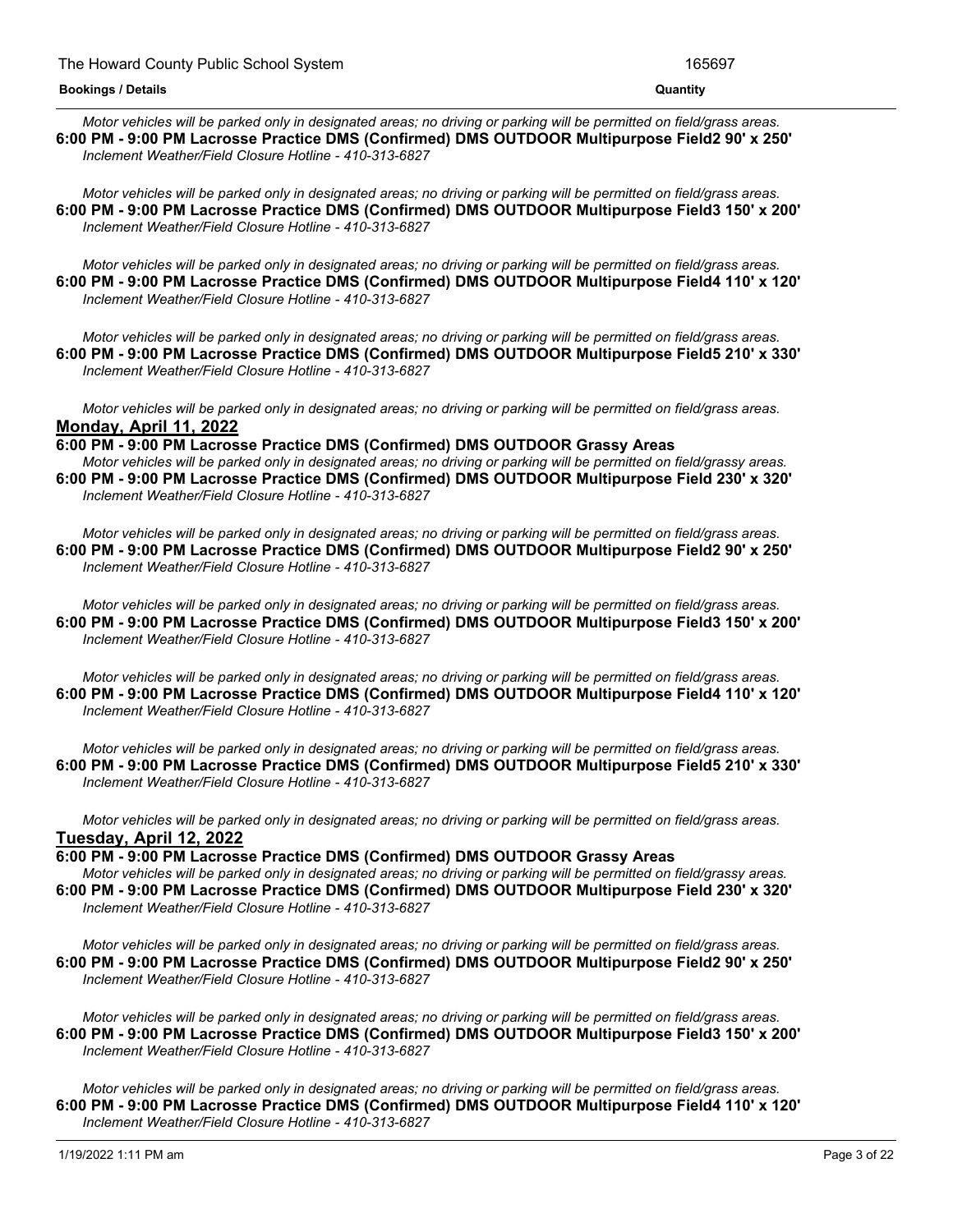Motor vehicles will be parked only in designated areas; no driving or parking will be permitted on field/grass areas. **6:00 PM - 9:00 PM Lacrosse Practice DMS (Confirmed) DMS OUTDOOR Multipurpose Field5 210' x 330'** *Inclement Weather/Field Closure Hotline - 410-313-6827*

Motor vehicles will be parked only in designated areas; no driving or parking will be permitted on field/grass areas. **Wednesday, April 13, 2022**

**6:00 PM - 9:00 PM Lacrosse Practice DMS (Confirmed) DMS OUTDOOR Grassy Areas**

Motor vehicles will be parked only in designated areas; no driving or parking will be permitted on field/grassy areas. **6:00 PM - 9:00 PM Lacrosse Practice DMS (Confirmed) DMS OUTDOOR Multipurpose Field 230' x 320'** *Inclement Weather/Field Closure Hotline - 410-313-6827*

Motor vehicles will be parked only in designated areas; no driving or parking will be permitted on field/grass areas. **6:00 PM - 9:00 PM Lacrosse Practice DMS (Confirmed) DMS OUTDOOR Multipurpose Field2 90' x 250'** *Inclement Weather/Field Closure Hotline - 410-313-6827*

Motor vehicles will be parked only in designated areas; no driving or parking will be permitted on field/grass areas. **6:00 PM - 9:00 PM Lacrosse Practice DMS (Confirmed) DMS OUTDOOR Multipurpose Field3 150' x 200'** *Inclement Weather/Field Closure Hotline - 410-313-6827*

Motor vehicles will be parked only in designated areas; no driving or parking will be permitted on field/grass areas. **6:00 PM - 9:00 PM Lacrosse Practice DMS (Confirmed) DMS OUTDOOR Multipurpose Field4 110' x 120'** *Inclement Weather/Field Closure Hotline - 410-313-6827*

Motor vehicles will be parked only in designated areas; no driving or parking will be permitted on field/grass areas. **6:00 PM - 9:00 PM Lacrosse Practice DMS (Confirmed) DMS OUTDOOR Multipurpose Field5 210' x 330'** *Inclement Weather/Field Closure Hotline - 410-313-6827*

Motor vehicles will be parked only in designated areas; no driving or parking will be permitted on field/grass areas. **Thursday, April 14, 2022**

**6:00 PM - 9:00 PM Lacrosse Practice DMS (Confirmed) DMS OUTDOOR Grassy Areas**

Motor vehicles will be parked only in designated areas; no driving or parking will be permitted on field/grassy areas. **6:00 PM - 9:00 PM Lacrosse Practice DMS (Confirmed) DMS OUTDOOR Multipurpose Field 230' x 320'** *Inclement Weather/Field Closure Hotline - 410-313-6827*

Motor vehicles will be parked only in designated areas; no driving or parking will be permitted on field/grass areas. **6:00 PM - 9:00 PM Lacrosse Practice DMS (Confirmed) DMS OUTDOOR Multipurpose Field2 90' x 250'** *Inclement Weather/Field Closure Hotline - 410-313-6827*

Motor vehicles will be parked only in designated areas; no driving or parking will be permitted on field/grass areas. **6:00 PM - 9:00 PM Lacrosse Practice DMS (Confirmed) DMS OUTDOOR Multipurpose Field3 150' x 200'** *Inclement Weather/Field Closure Hotline - 410-313-6827*

Motor vehicles will be parked only in designated areas; no driving or parking will be permitted on field/grass areas. **6:00 PM - 9:00 PM Lacrosse Practice DMS (Confirmed) DMS OUTDOOR Multipurpose Field4 110' x 120'** *Inclement Weather/Field Closure Hotline - 410-313-6827*

Motor vehicles will be parked only in designated areas; no driving or parking will be permitted on field/grass areas. **6:00 PM - 9:00 PM Lacrosse Practice DMS (Confirmed) DMS OUTDOOR Multipurpose Field5 210' x 330'** *Inclement Weather/Field Closure Hotline - 410-313-6827*

Motor vehicles will be parked only in designated areas; no driving or parking will be permitted on field/grass areas. **Tuesday, April 19, 2022**

## **6:00 PM - 9:00 PM Lacrosse Practice DMS (Confirmed) DMS OUTDOOR Grassy Areas**

Motor vehicles will be parked only in designated areas; no driving or parking will be permitted on field/grassy areas. **6:00 PM - 9:00 PM Lacrosse Practice DMS (Confirmed) DMS OUTDOOR Multipurpose Field 230' x 320'** *Inclement Weather/Field Closure Hotline - 410-313-6827*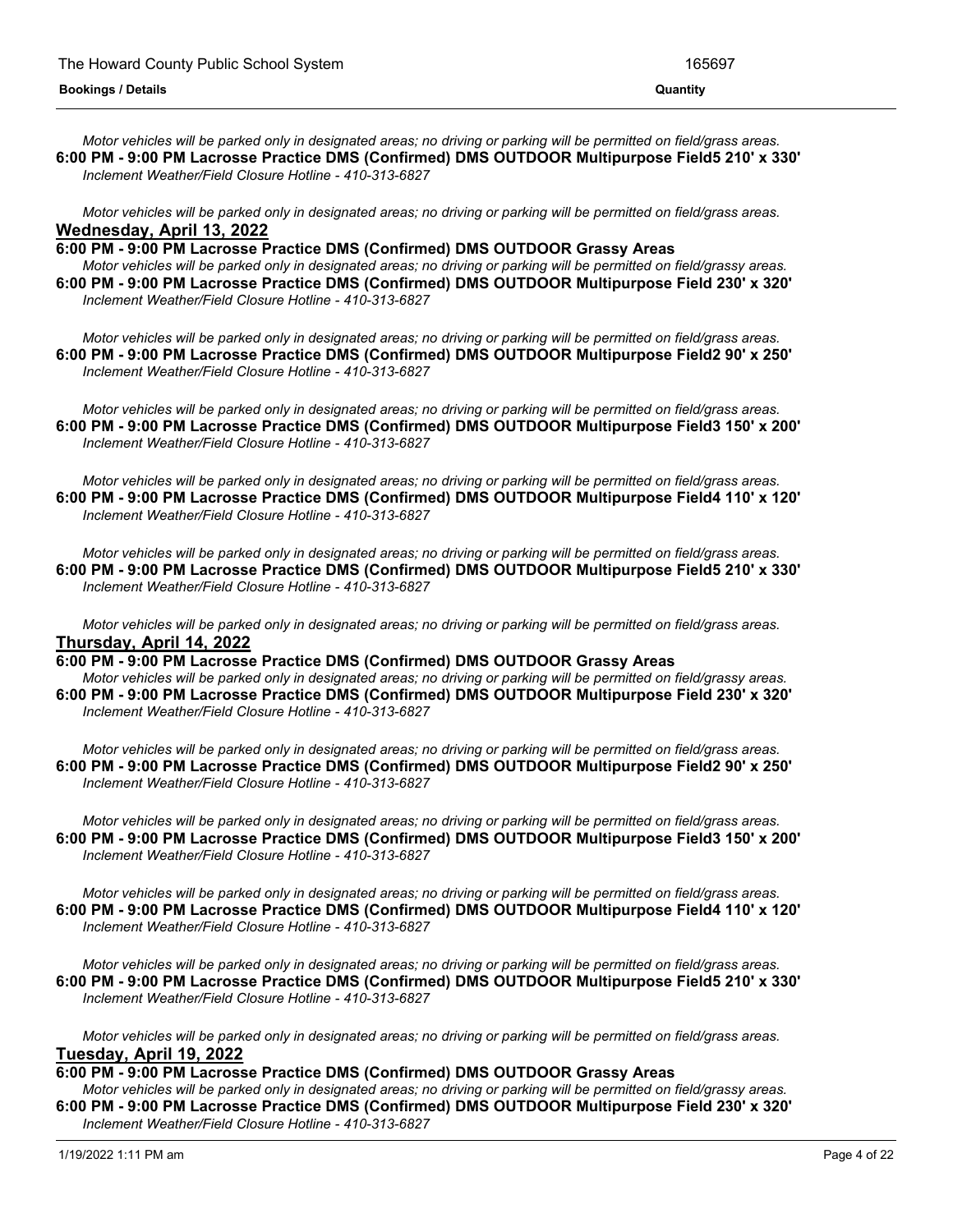Motor vehicles will be parked only in designated areas; no driving or parking will be permitted on field/grass areas. **6:00 PM - 9:00 PM Lacrosse Practice DMS (Confirmed) DMS OUTDOOR Multipurpose Field2 90' x 250'** *Inclement Weather/Field Closure Hotline - 410-313-6827*

Motor vehicles will be parked only in designated areas; no driving or parking will be permitted on field/grass areas. **6:00 PM - 9:00 PM Lacrosse Practice DMS (Confirmed) DMS OUTDOOR Multipurpose Field3 150' x 200'** *Inclement Weather/Field Closure Hotline - 410-313-6827*

Motor vehicles will be parked only in designated areas; no driving or parking will be permitted on field/grass areas. **6:00 PM - 9:00 PM Lacrosse Practice DMS (Confirmed) DMS OUTDOOR Multipurpose Field4 110' x 120'** *Inclement Weather/Field Closure Hotline - 410-313-6827*

Motor vehicles will be parked only in designated areas; no driving or parking will be permitted on field/grass areas. **6:00 PM - 9:00 PM Lacrosse Practice DMS (Confirmed) DMS OUTDOOR Multipurpose Field5 210' x 330'** *Inclement Weather/Field Closure Hotline - 410-313-6827*

Motor vehicles will be parked only in designated areas; no driving or parking will be permitted on field/grass areas. **Wednesday, April 20, 2022**

**6:00 PM - 9:00 PM Lacrosse Practice DMS (Confirmed) DMS OUTDOOR Grassy Areas** Motor vehicles will be parked only in designated areas; no driving or parking will be permitted on field/grassy areas. **6:00 PM - 9:00 PM Lacrosse Practice DMS (Confirmed) DMS OUTDOOR Multipurpose Field 230' x 320'** *Inclement Weather/Field Closure Hotline - 410-313-6827*

Motor vehicles will be parked only in designated areas; no driving or parking will be permitted on field/grass areas. **6:00 PM - 9:00 PM Lacrosse Practice DMS (Confirmed) DMS OUTDOOR Multipurpose Field2 90' x 250'** *Inclement Weather/Field Closure Hotline - 410-313-6827*

Motor vehicles will be parked only in designated areas; no driving or parking will be permitted on field/grass areas. **6:00 PM - 9:00 PM Lacrosse Practice DMS (Confirmed) DMS OUTDOOR Multipurpose Field3 150' x 200'** *Inclement Weather/Field Closure Hotline - 410-313-6827*

Motor vehicles will be parked only in designated areas; no driving or parking will be permitted on field/grass areas. **6:00 PM - 9:00 PM Lacrosse Practice DMS (Confirmed) DMS OUTDOOR Multipurpose Field4 110' x 120'** *Inclement Weather/Field Closure Hotline - 410-313-6827*

Motor vehicles will be parked only in designated areas; no driving or parking will be permitted on field/grass areas. **6:00 PM - 9:00 PM Lacrosse Practice DMS (Confirmed) DMS OUTDOOR Multipurpose Field5 210' x 330'** *Inclement Weather/Field Closure Hotline - 410-313-6827*

Motor vehicles will be parked only in designated areas; no driving or parking will be permitted on field/grass areas. **Thursday, April 21, 2022**

**6:00 PM - 9:00 PM Lacrosse Practice DMS (Confirmed) DMS OUTDOOR Grassy Areas** Motor vehicles will be parked only in designated areas; no driving or parking will be permitted on field/grassy areas. **6:00 PM - 9:00 PM Lacrosse Practice DMS (Confirmed) DMS OUTDOOR Multipurpose Field 230' x 320'** *Inclement Weather/Field Closure Hotline - 410-313-6827*

Motor vehicles will be parked only in designated areas; no driving or parking will be permitted on field/grass areas. **6:00 PM - 9:00 PM Lacrosse Practice DMS (Confirmed) DMS OUTDOOR Multipurpose Field2 90' x 250'** *Inclement Weather/Field Closure Hotline - 410-313-6827*

Motor vehicles will be parked only in designated areas; no driving or parking will be permitted on field/grass areas. **6:00 PM - 9:00 PM Lacrosse Practice DMS (Confirmed) DMS OUTDOOR Multipurpose Field3 150' x 200'** *Inclement Weather/Field Closure Hotline - 410-313-6827*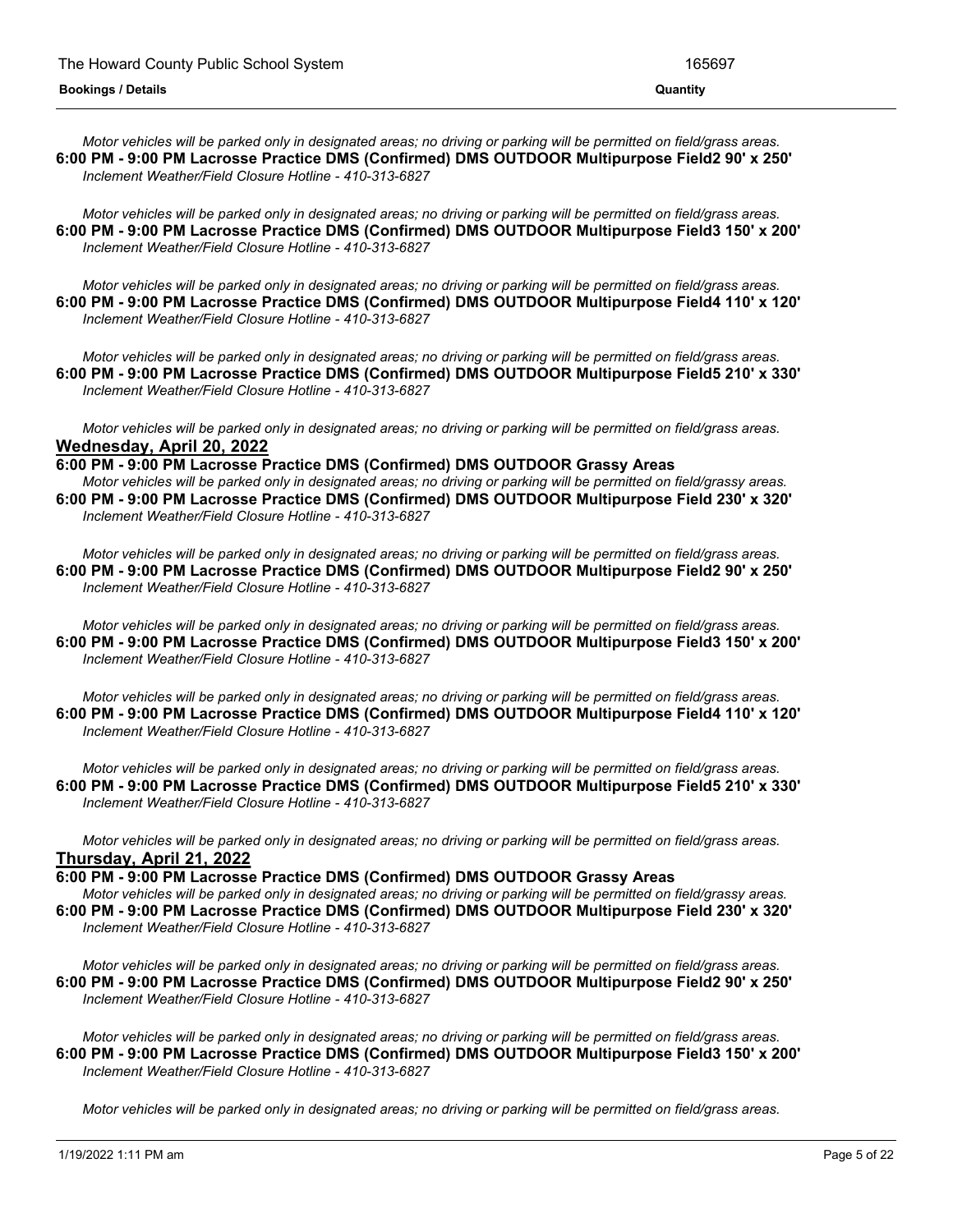#### <u> 1989 - Andrea Andrea Andrea Andrea Andrea Andrea Andrea Andrea Andrea Andrea Andrea Andrea Andrea Andrea And</u> **6:00 PM - 9:00 PM Lacrosse Practice DMS (Confirmed) DMS OUTDOOR Multipurpose Field4 110' x 120'** *Inclement Weather/Field Closure Hotline - 410-313-6827*

Motor vehicles will be parked only in designated areas; no driving or parking will be permitted on field/grass areas. **6:00 PM - 9:00 PM Lacrosse Practice DMS (Confirmed) DMS OUTDOOR Multipurpose Field5 210' x 330'** *Inclement Weather/Field Closure Hotline - 410-313-6827*

Motor vehicles will be parked only in designated areas; no driving or parking will be permitted on field/grass areas. **Friday, April 22, 2022**

**6:00 PM - 9:00 PM Lacrosse Practice DMS (Confirmed) DMS OUTDOOR Grassy Areas** Motor vehicles will be parked only in designated areas; no driving or parking will be permitted on field/grassy areas. **6:00 PM - 9:00 PM Lacrosse Practice DMS (Confirmed) DMS OUTDOOR Multipurpose Field 230' x 320'** *Inclement Weather/Field Closure Hotline - 410-313-6827*

Motor vehicles will be parked only in designated areas; no driving or parking will be permitted on field/grass areas. **6:00 PM - 9:00 PM Lacrosse Practice DMS (Confirmed) DMS OUTDOOR Multipurpose Field2 90' x 250'** *Inclement Weather/Field Closure Hotline - 410-313-6827*

Motor vehicles will be parked only in designated areas; no driving or parking will be permitted on field/grass areas. **6:00 PM - 9:00 PM Lacrosse Practice DMS (Confirmed) DMS OUTDOOR Multipurpose Field3 150' x 200'** *Inclement Weather/Field Closure Hotline - 410-313-6827*

Motor vehicles will be parked only in designated areas: no driving or parking will be permitted on field/grass areas. **6:00 PM - 9:00 PM Lacrosse Practice DMS (Confirmed) DMS OUTDOOR Multipurpose Field4 110' x 120'** *Inclement Weather/Field Closure Hotline - 410-313-6827*

Motor vehicles will be parked only in designated areas; no driving or parking will be permitted on field/grass areas. **6:00 PM - 9:00 PM Lacrosse Practice DMS (Confirmed) DMS OUTDOOR Multipurpose Field5 210' x 330'** *Inclement Weather/Field Closure Hotline - 410-313-6827*

Motor vehicles will be parked only in designated areas; no driving or parking will be permitted on field/grass areas. **Monday, April 25, 2022**

**6:00 PM - 9:00 PM Lacrosse Practice DMS (Confirmed) DMS OUTDOOR Grassy Areas** Motor vehicles will be parked only in designated areas: no driving or parking will be permitted on field/grassy areas. **6:00 PM - 9:00 PM Lacrosse Practice DMS (Confirmed) DMS OUTDOOR Multipurpose Field 230' x 320'** *Inclement Weather/Field Closure Hotline - 410-313-6827*

Motor vehicles will be parked only in designated areas; no driving or parking will be permitted on field/grass areas. **6:00 PM - 9:00 PM Lacrosse Practice DMS (Confirmed) DMS OUTDOOR Multipurpose Field2 90' x 250'** *Inclement Weather/Field Closure Hotline - 410-313-6827*

Motor vehicles will be parked only in designated areas; no driving or parking will be permitted on field/grass areas. **6:00 PM - 9:00 PM Lacrosse Practice DMS (Confirmed) DMS OUTDOOR Multipurpose Field3 150' x 200'** *Inclement Weather/Field Closure Hotline - 410-313-6827*

Motor vehicles will be parked only in designated areas; no driving or parking will be permitted on field/grass areas. **6:00 PM - 9:00 PM Lacrosse Practice DMS (Confirmed) DMS OUTDOOR Multipurpose Field4 110' x 120'** *Inclement Weather/Field Closure Hotline - 410-313-6827*

Motor vehicles will be parked only in designated areas; no driving or parking will be permitted on field/grass areas. **6:00 PM - 9:00 PM Lacrosse Practice DMS (Confirmed) DMS OUTDOOR Multipurpose Field5 210' x 330'** *Inclement Weather/Field Closure Hotline - 410-313-6827*

Motor vehicles will be parked only in designated areas; no driving or parking will be permitted on field/grass areas. **Tuesday, April 26, 2022**

**6:00 PM - 9:00 PM Lacrosse Practice DMS (Confirmed) DMS OUTDOOR Grassy Areas**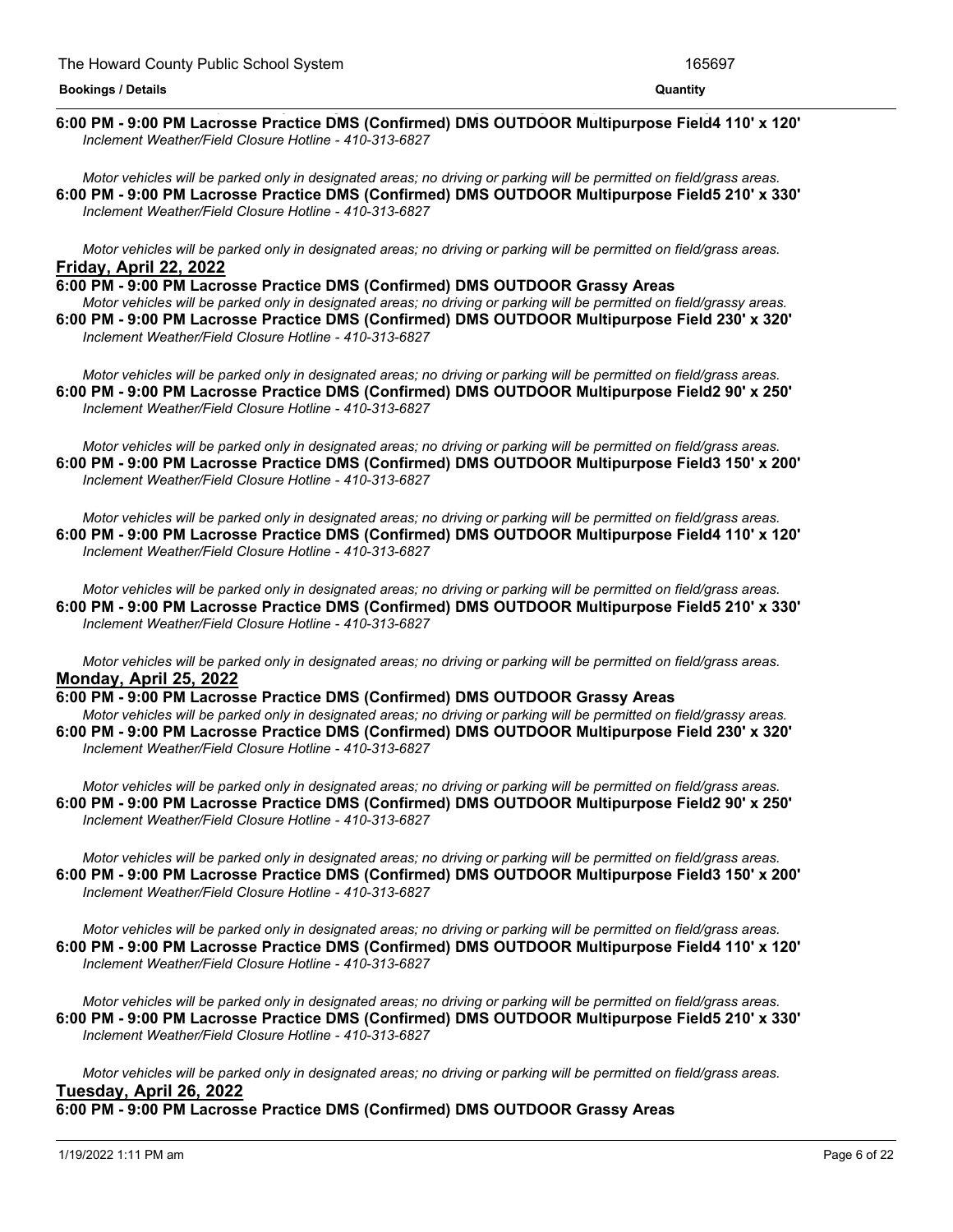#### **6:00 PM - 9:00 PM Lacrosse Practice DMS (Confirmed) DMS OUTDOOR Grassy Areas Bookings / Details Quantity**

Motor vehicles will be parked only in designated areas; no driving or parking will be permitted on field/grassy areas. **6:00 PM - 9:00 PM Lacrosse Practice DMS (Confirmed) DMS OUTDOOR Multipurpose Field 230' x 320'** *Inclement Weather/Field Closure Hotline - 410-313-6827*

Motor vehicles will be parked only in designated areas: no driving or parking will be permitted on field/grass areas. **6:00 PM - 9:00 PM Lacrosse Practice DMS (Confirmed) DMS OUTDOOR Multipurpose Field2 90' x 250'** *Inclement Weather/Field Closure Hotline - 410-313-6827*

Motor vehicles will be parked only in designated areas; no driving or parking will be permitted on field/grass areas. **6:00 PM - 9:00 PM Lacrosse Practice DMS (Confirmed) DMS OUTDOOR Multipurpose Field3 150' x 200'** *Inclement Weather/Field Closure Hotline - 410-313-6827*

Motor vehicles will be parked only in designated areas: no driving or parking will be permitted on field/grass areas. **6:00 PM - 9:00 PM Lacrosse Practice DMS (Confirmed) DMS OUTDOOR Multipurpose Field4 110' x 120'** *Inclement Weather/Field Closure Hotline - 410-313-6827*

Motor vehicles will be parked only in designated areas; no driving or parking will be permitted on field/grass areas. **6:00 PM - 9:00 PM Lacrosse Practice DMS (Confirmed) DMS OUTDOOR Multipurpose Field5 210' x 330'** *Inclement Weather/Field Closure Hotline - 410-313-6827*

Motor vehicles will be parked only in designated areas; no driving or parking will be permitted on field/grass areas. **Wednesday, April 27, 2022**

**6:00 PM - 9:00 PM Lacrosse Practice DMS (Confirmed) DMS OUTDOOR Grassy Areas** Motor vehicles will be parked only in designated areas; no driving or parking will be permitted on field/grassy areas. **6:00 PM - 9:00 PM Lacrosse Practice DMS (Confirmed) DMS OUTDOOR Multipurpose Field 230' x 320'** *Inclement Weather/Field Closure Hotline - 410-313-6827*

Motor vehicles will be parked only in designated areas; no driving or parking will be permitted on field/grass areas. **6:00 PM - 9:00 PM Lacrosse Practice DMS (Confirmed) DMS OUTDOOR Multipurpose Field2 90' x 250'** *Inclement Weather/Field Closure Hotline - 410-313-6827*

Motor vehicles will be parked only in designated areas; no driving or parking will be permitted on field/grass areas. **6:00 PM - 9:00 PM Lacrosse Practice DMS (Confirmed) DMS OUTDOOR Multipurpose Field3 150' x 200'** *Inclement Weather/Field Closure Hotline - 410-313-6827*

Motor vehicles will be parked only in designated areas; no driving or parking will be permitted on field/grass areas. **6:00 PM - 9:00 PM Lacrosse Practice DMS (Confirmed) DMS OUTDOOR Multipurpose Field4 110' x 120'** *Inclement Weather/Field Closure Hotline - 410-313-6827*

Motor vehicles will be parked only in designated areas; no driving or parking will be permitted on field/grass areas. **6:00 PM - 9:00 PM Lacrosse Practice DMS (Confirmed) DMS OUTDOOR Multipurpose Field5 210' x 330'** *Inclement Weather/Field Closure Hotline - 410-313-6827*

Motor vehicles will be parked only in designated areas; no driving or parking will be permitted on field/grass areas. **Thursday, April 28, 2022**

**6:00 PM - 9:00 PM Lacrosse Practice DMS (Confirmed) DMS OUTDOOR Grassy Areas** Motor vehicles will be parked only in designated areas; no driving or parking will be permitted on field/grassy areas. **6:00 PM - 9:00 PM Lacrosse Practice DMS (Confirmed) DMS OUTDOOR Multipurpose Field 230' x 320'** *Inclement Weather/Field Closure Hotline - 410-313-6827*

Motor vehicles will be parked only in designated areas; no driving or parking will be permitted on field/grass areas. **6:00 PM - 9:00 PM Lacrosse Practice DMS (Confirmed) DMS OUTDOOR Multipurpose Field2 90' x 250'** *Inclement Weather/Field Closure Hotline - 410-313-6827*

Motor vehicles will be parked only in designated areas; no driving or parking will be permitted on field/grass areas. **6:00 PM - 9:00 PM Lacrosse Practice DMS (Confirmed) DMS OUTDOOR Multipurpose Field3 150' x 200'** *Inclement Weather/Field Closure Hotline - 410-313-6827*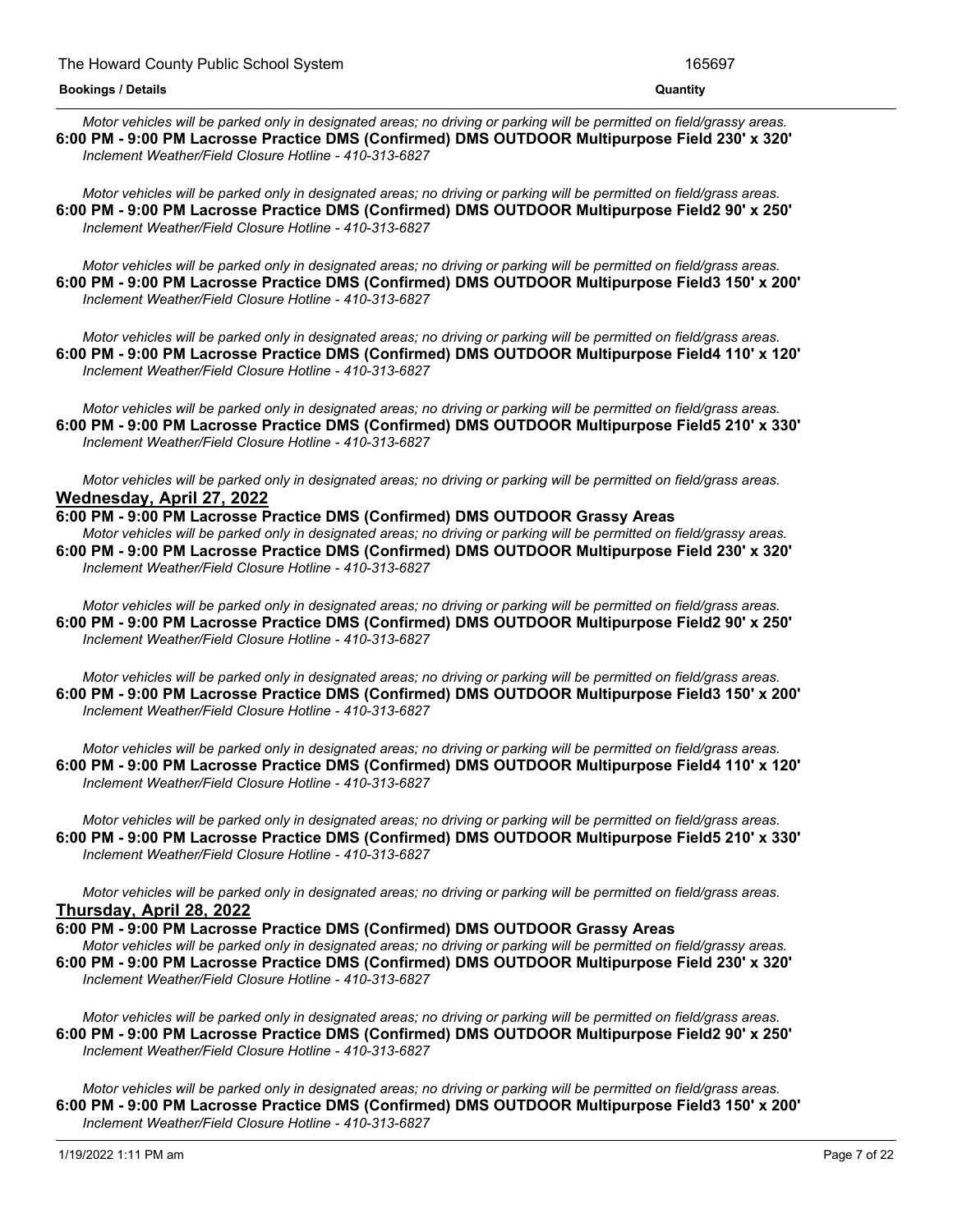Motor vehicles will be parked only in designated areas; no driving or parking will be permitted on field/grass areas. **6:00 PM - 9:00 PM Lacrosse Practice DMS (Confirmed) DMS OUTDOOR Multipurpose Field4 110' x 120'** *Inclement Weather/Field Closure Hotline - 410-313-6827*

Motor vehicles will be parked only in designated areas; no driving or parking will be permitted on field/grass areas. **6:00 PM - 9:00 PM Lacrosse Practice DMS (Confirmed) DMS OUTDOOR Multipurpose Field5 210' x 330'** *Inclement Weather/Field Closure Hotline - 410-313-6827*

Motor vehicles will be parked only in designated areas; no driving or parking will be permitted on field/grass areas. **Friday, April 29, 2022**

**6:00 PM - 9:00 PM Lacrosse Practice DMS (Confirmed) DMS OUTDOOR Grassy Areas**

Motor vehicles will be parked only in designated areas; no driving or parking will be permitted on field/grassy areas. **6:00 PM - 9:00 PM Lacrosse Practice DMS (Confirmed) DMS OUTDOOR Multipurpose Field 230' x 320'** *Inclement Weather/Field Closure Hotline - 410-313-6827*

Motor vehicles will be parked only in designated areas; no driving or parking will be permitted on field/grass areas. **6:00 PM - 9:00 PM Lacrosse Practice DMS (Confirmed) DMS OUTDOOR Multipurpose Field2 90' x 250'** *Inclement Weather/Field Closure Hotline - 410-313-6827*

Motor vehicles will be parked only in designated areas; no driving or parking will be permitted on field/grass areas. **6:00 PM - 9:00 PM Lacrosse Practice DMS (Confirmed) DMS OUTDOOR Multipurpose Field3 150' x 200'** *Inclement Weather/Field Closure Hotline - 410-313-6827*

Motor vehicles will be parked only in designated areas; no driving or parking will be permitted on field/grass areas. **6:00 PM - 9:00 PM Lacrosse Practice DMS (Confirmed) DMS OUTDOOR Multipurpose Field4 110' x 120'** *Inclement Weather/Field Closure Hotline - 410-313-6827*

Motor vehicles will be parked only in designated areas; no driving or parking will be permitted on field/grass areas. **6:00 PM - 9:00 PM Lacrosse Practice DMS (Confirmed) DMS OUTDOOR Multipurpose Field5 210' x 330'** *Inclement Weather/Field Closure Hotline - 410-313-6827*

Motor vehicles will be parked only in designated areas; no driving or parking will be permitted on field/grass areas. **Monday, May 2, 2022**

**6:00 PM - 9:00 PM Lacrosse Practice DMS (Confirmed) DMS OUTDOOR Grassy Areas**

Motor vehicles will be parked only in designated areas; no driving or parking will be permitted on field/grassy areas. **6:00 PM - 9:00 PM Lacrosse Practice DMS (Confirmed) DMS OUTDOOR Multipurpose Field 230' x 320'** *Inclement Weather/Field Closure Hotline - 410-313-6827*

Motor vehicles will be parked only in designated areas; no driving or parking will be permitted on field/grass areas. **6:00 PM - 9:00 PM Lacrosse Practice DMS (Confirmed) DMS OUTDOOR Multipurpose Field2 90' x 250'** *Inclement Weather/Field Closure Hotline - 410-313-6827*

Motor vehicles will be parked only in designated areas; no driving or parking will be permitted on field/grass areas. **6:00 PM - 9:00 PM Lacrosse Practice DMS (Confirmed) DMS OUTDOOR Multipurpose Field3 150' x 200'** *Inclement Weather/Field Closure Hotline - 410-313-6827*

Motor vehicles will be parked only in designated areas; no driving or parking will be permitted on field/grass areas. **6:00 PM - 9:00 PM Lacrosse Practice DMS (Confirmed) DMS OUTDOOR Multipurpose Field4 110' x 120'** *Inclement Weather/Field Closure Hotline - 410-313-6827*

Motor vehicles will be parked only in designated areas; no driving or parking will be permitted on field/grass areas. **6:00 PM - 9:00 PM Lacrosse Practice DMS (Confirmed) DMS OUTDOOR Multipurpose Field5 210' x 330'** *Inclement Weather/Field Closure Hotline - 410-313-6827*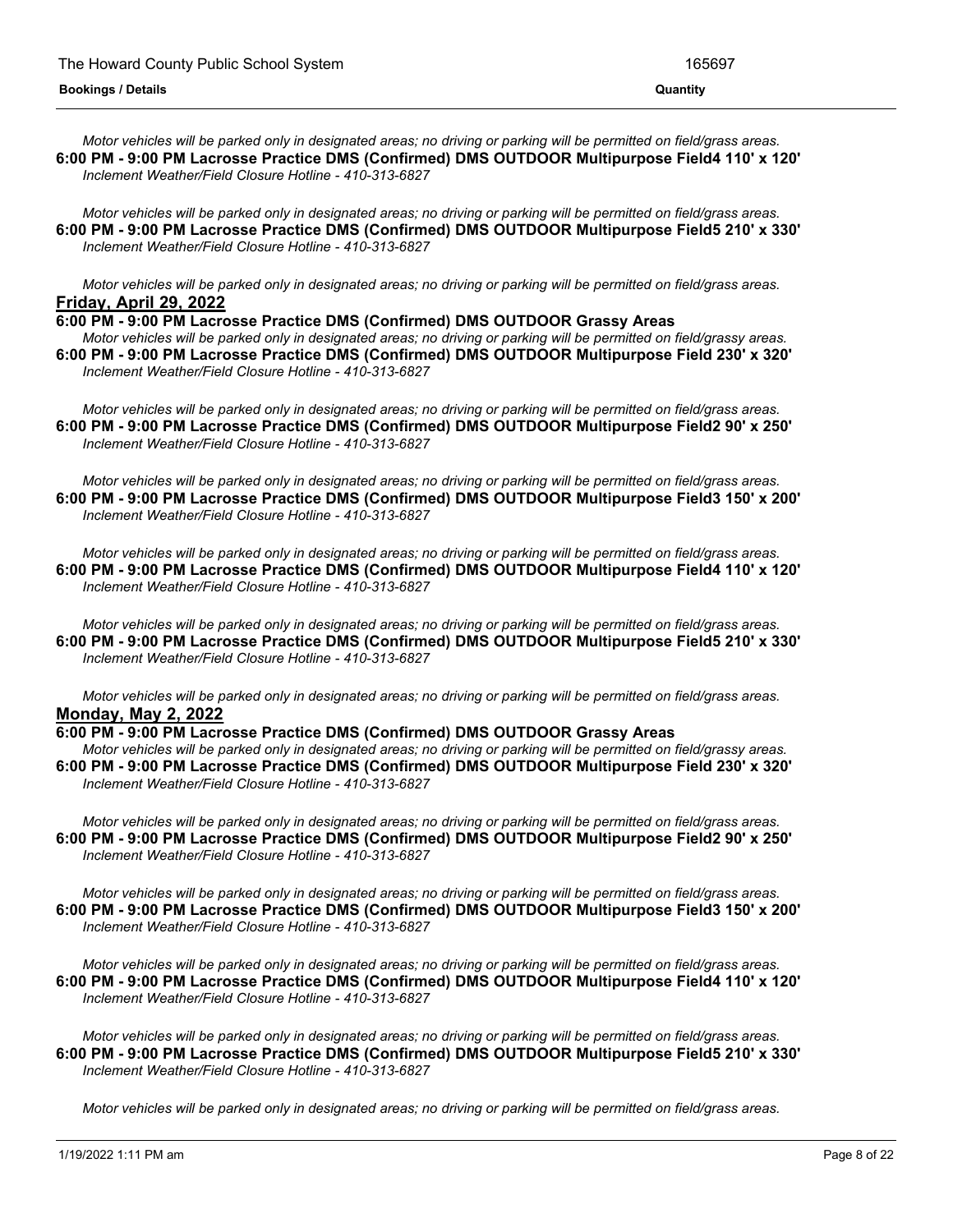## **Tuesday, May 3, 2022**

## **6:00 PM - 9:00 PM Lacrosse Practice DMS (Confirmed) DMS OUTDOOR Grassy Areas**

Motor vehicles will be parked only in designated areas; no driving or parking will be permitted on field/grassy areas. **6:00 PM - 9:00 PM Lacrosse Practice DMS (Confirmed) DMS OUTDOOR Multipurpose Field 230' x 320'** *Inclement Weather/Field Closure Hotline - 410-313-6827*

<u> 1989 - Andrea Andrew Maria (h. 1989).</u>

Motor vehicles will be parked only in designated areas; no driving or parking will be permitted on field/grass areas. **6:00 PM - 9:00 PM Lacrosse Practice DMS (Confirmed) DMS OUTDOOR Multipurpose Field2 90' x 250'** *Inclement Weather/Field Closure Hotline - 410-313-6827*

Motor vehicles will be parked only in designated areas; no driving or parking will be permitted on field/grass areas. **6:00 PM - 9:00 PM Lacrosse Practice DMS (Confirmed) DMS OUTDOOR Multipurpose Field3 150' x 200'** *Inclement Weather/Field Closure Hotline - 410-313-6827*

Motor vehicles will be parked only in designated areas; no driving or parking will be permitted on field/grass areas. **6:00 PM - 9:00 PM Lacrosse Practice DMS (Confirmed) DMS OUTDOOR Multipurpose Field4 110' x 120'** *Inclement Weather/Field Closure Hotline - 410-313-6827*

Motor vehicles will be parked only in designated areas; no driving or parking will be permitted on field/grass areas. **6:00 PM - 9:00 PM Lacrosse Practice DMS (Confirmed) DMS OUTDOOR Multipurpose Field5 210' x 330'** *Inclement Weather/Field Closure Hotline - 410-313-6827*

Motor vehicles will be parked only in designated areas: no driving or parking will be permitted on field/grass areas. **Wednesday, May 4, 2022**

#### **6:00 PM - 9:00 PM Lacrosse Practice DMS (Confirmed) DMS OUTDOOR Grassy Areas**

Motor vehicles will be parked only in designated areas; no driving or parking will be permitted on field/grassy areas. **6:00 PM - 9:00 PM Lacrosse Practice DMS (Confirmed) DMS OUTDOOR Multipurpose Field 230' x 320'** *Inclement Weather/Field Closure Hotline - 410-313-6827*

Motor vehicles will be parked only in designated areas; no driving or parking will be permitted on field/grass areas. **6:00 PM - 9:00 PM Lacrosse Practice DMS (Confirmed) DMS OUTDOOR Multipurpose Field2 90' x 250'** *Inclement Weather/Field Closure Hotline - 410-313-6827*

Motor vehicles will be parked only in designated areas; no driving or parking will be permitted on field/grass areas. **6:00 PM - 9:00 PM Lacrosse Practice DMS (Confirmed) DMS OUTDOOR Multipurpose Field3 150' x 200'** *Inclement Weather/Field Closure Hotline - 410-313-6827*

Motor vehicles will be parked only in designated areas; no driving or parking will be permitted on field/grass areas. **6:00 PM - 9:00 PM Lacrosse Practice DMS (Confirmed) DMS OUTDOOR Multipurpose Field4 110' x 120'** *Inclement Weather/Field Closure Hotline - 410-313-6827*

Motor vehicles will be parked only in designated areas; no driving or parking will be permitted on field/grass areas. **6:00 PM - 9:00 PM Lacrosse Practice DMS (Confirmed) DMS OUTDOOR Multipurpose Field5 210' x 330'** *Inclement Weather/Field Closure Hotline - 410-313-6827*

Motor vehicles will be parked only in designated areas; no driving or parking will be permitted on field/grass areas. **Thursday, May 5, 2022**

**6:00 PM - 9:00 PM Lacrosse Practice DMS (Confirmed) DMS OUTDOOR Grassy Areas**

Motor vehicles will be parked only in designated areas; no driving or parking will be permitted on field/grassy areas. **6:00 PM - 9:00 PM Lacrosse Practice DMS (Confirmed) DMS OUTDOOR Multipurpose Field 230' x 320'** *Inclement Weather/Field Closure Hotline - 410-313-6827*

Motor vehicles will be parked only in designated areas; no driving or parking will be permitted on field/grass areas. **6:00 PM - 9:00 PM Lacrosse Practice DMS (Confirmed) DMS OUTDOOR Multipurpose Field2 90' x 250'** *Inclement Weather/Field Closure Hotline - 410-313-6827*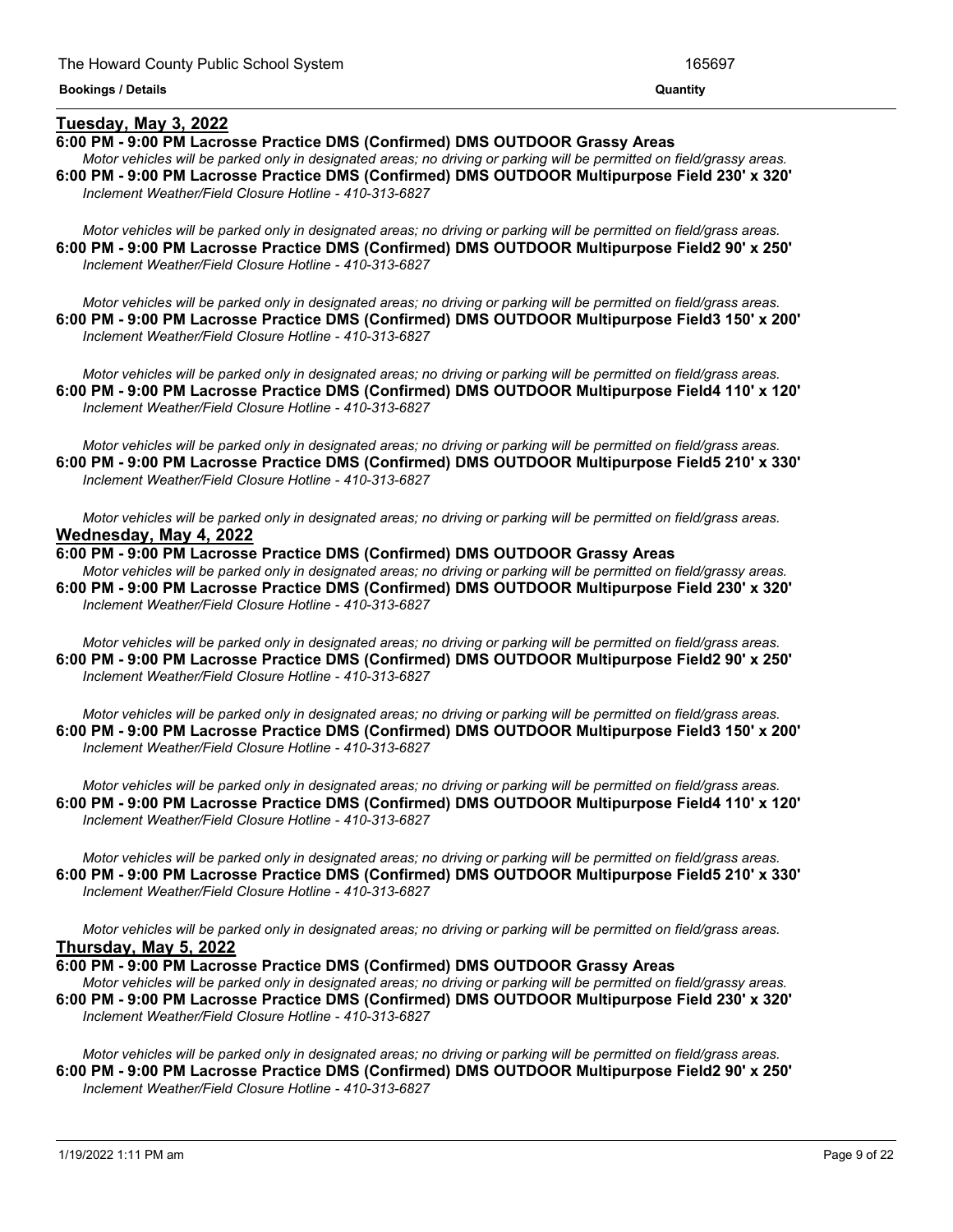Motor vehicles will be parked only in designated areas; no driving or parking will be permitted on field/grass areas. **6:00 PM - 9:00 PM Lacrosse Practice DMS (Confirmed) DMS OUTDOOR Multipurpose Field3 150' x 200'** *Inclement Weather/Field Closure Hotline - 410-313-6827*

Motor vehicles will be parked only in designated areas: no driving or parking will be permitted on field/grass areas. **6:00 PM - 9:00 PM Lacrosse Practice DMS (Confirmed) DMS OUTDOOR Multipurpose Field4 110' x 120'** *Inclement Weather/Field Closure Hotline - 410-313-6827*

Motor vehicles will be parked only in designated areas; no driving or parking will be permitted on field/grass areas. **6:00 PM - 9:00 PM Lacrosse Practice DMS (Confirmed) DMS OUTDOOR Multipurpose Field5 210' x 330'** *Inclement Weather/Field Closure Hotline - 410-313-6827*

Motor vehicles will be parked only in designated areas; no driving or parking will be permitted on field/grass areas. **Friday, May 6, 2022**

**6:00 PM - 9:00 PM Lacrosse Practice DMS (Confirmed) DMS OUTDOOR Grassy Areas**

Motor vehicles will be parked only in designated areas; no driving or parking will be permitted on field/grassy areas. **6:00 PM - 9:00 PM Lacrosse Practice DMS (Confirmed) DMS OUTDOOR Multipurpose Field 230' x 320'** *Inclement Weather/Field Closure Hotline - 410-313-6827*

Motor vehicles will be parked only in designated areas; no driving or parking will be permitted on field/grass areas. **6:00 PM - 9:00 PM Lacrosse Practice DMS (Confirmed) DMS OUTDOOR Multipurpose Field2 90' x 250'** *Inclement Weather/Field Closure Hotline - 410-313-6827*

Motor vehicles will be parked only in designated areas; no driving or parking will be permitted on field/grass areas. **6:00 PM - 9:00 PM Lacrosse Practice DMS (Confirmed) DMS OUTDOOR Multipurpose Field3 150' x 200'** *Inclement Weather/Field Closure Hotline - 410-313-6827*

Motor vehicles will be parked only in designated areas; no driving or parking will be permitted on field/grass areas. **6:00 PM - 9:00 PM Lacrosse Practice DMS (Confirmed) DMS OUTDOOR Multipurpose Field4 110' x 120'** *Inclement Weather/Field Closure Hotline - 410-313-6827*

Motor vehicles will be parked only in designated areas; no driving or parking will be permitted on field/grass areas. **6:00 PM - 9:00 PM Lacrosse Practice DMS (Confirmed) DMS OUTDOOR Multipurpose Field5 210' x 330'** *Inclement Weather/Field Closure Hotline - 410-313-6827*

Motor vehicles will be parked only in designated areas; no driving or parking will be permitted on field/grass areas. **Monday, May 9, 2022**

**6:00 PM - 9:00 PM Lacrosse Practice DMS (Confirmed) DMS OUTDOOR Grassy Areas**

Motor vehicles will be parked only in designated areas; no driving or parking will be permitted on field/grassy areas. **6:00 PM - 9:00 PM Lacrosse Practice DMS (Confirmed) DMS OUTDOOR Multipurpose Field 230' x 320'** *Inclement Weather/Field Closure Hotline - 410-313-6827*

Motor vehicles will be parked only in designated areas; no driving or parking will be permitted on field/grass areas. **6:00 PM - 9:00 PM Lacrosse Practice DMS (Confirmed) DMS OUTDOOR Multipurpose Field2 90' x 250'** *Inclement Weather/Field Closure Hotline - 410-313-6827*

Motor vehicles will be parked only in designated areas: no driving or parking will be permitted on field/grass areas. **6:00 PM - 9:00 PM Lacrosse Practice DMS (Confirmed) DMS OUTDOOR Multipurpose Field3 150' x 200'** *Inclement Weather/Field Closure Hotline - 410-313-6827*

Motor vehicles will be parked only in designated areas; no driving or parking will be permitted on field/grass areas. **6:00 PM - 9:00 PM Lacrosse Practice DMS (Confirmed) DMS OUTDOOR Multipurpose Field4 110' x 120'** *Inclement Weather/Field Closure Hotline - 410-313-6827*

Motor vehicles will be parked only in designated areas; no driving or parking will be permitted on field/grass areas. **6:00 PM - 9:00 PM Lacrosse Practice DMS (Confirmed) DMS OUTDOOR Multipurpose Field5 210' x 330'** *Inclement Weather/Field Closure Hotline - 410-313-6827*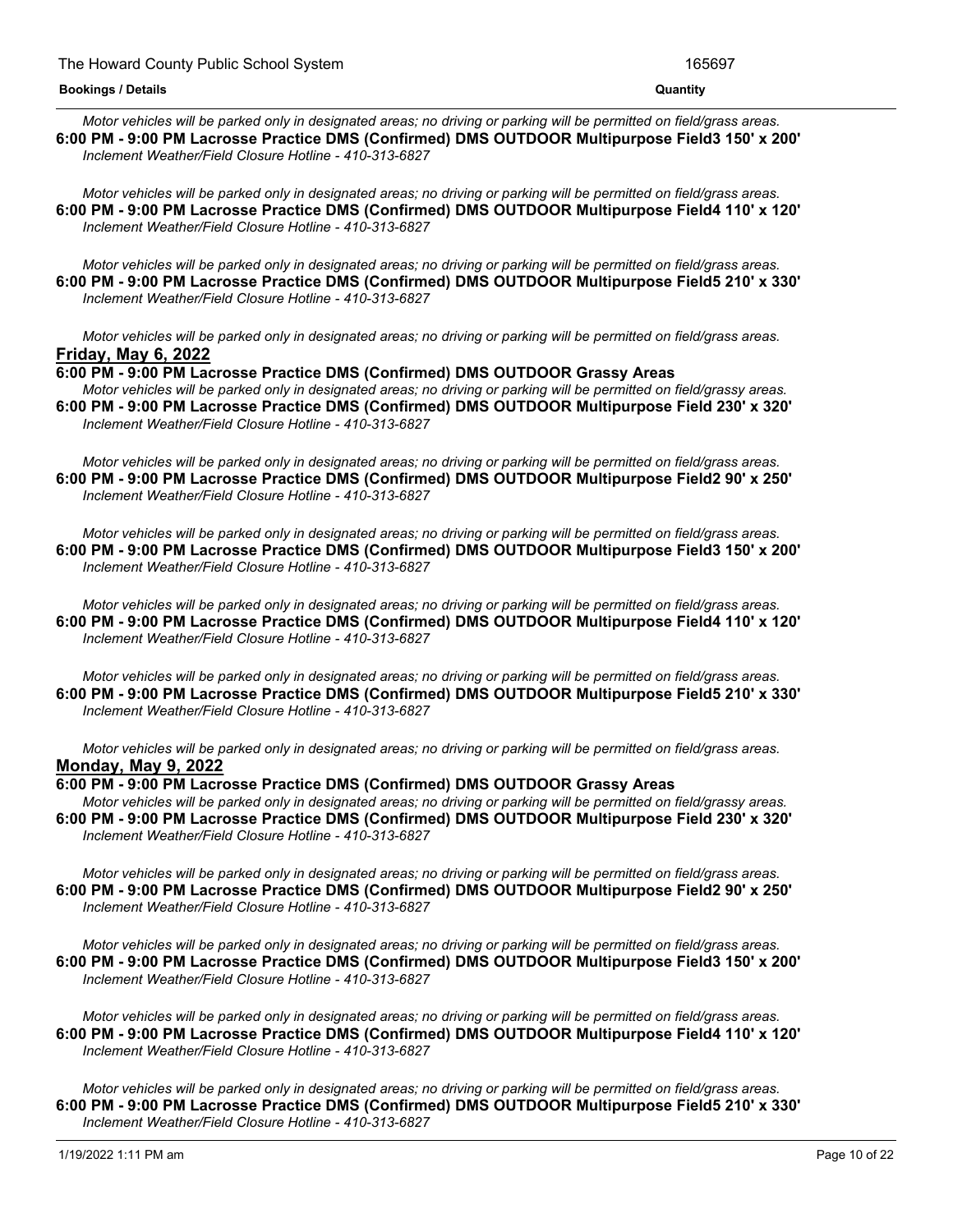Motor vehicles will be parked only in designated areas; no driving or parking will be permitted on field/grass areas. **Tuesday, May 10, 2022**

## **6:00 PM - 9:00 PM Lacrosse Practice DMS (Confirmed) DMS OUTDOOR Grassy Areas**

Motor vehicles will be parked only in designated areas; no driving or parking will be permitted on field/grassy areas. **6:00 PM - 9:00 PM Lacrosse Practice DMS (Confirmed) DMS OUTDOOR Multipurpose Field 230' x 320'** *Inclement Weather/Field Closure Hotline - 410-313-6827*

Motor vehicles will be parked only in designated areas; no driving or parking will be permitted on field/grass areas. **6:00 PM - 9:00 PM Lacrosse Practice DMS (Confirmed) DMS OUTDOOR Multipurpose Field2 90' x 250'** *Inclement Weather/Field Closure Hotline - 410-313-6827*

Motor vehicles will be parked only in designated areas; no driving or parking will be permitted on field/grass areas. **6:00 PM - 9:00 PM Lacrosse Practice DMS (Confirmed) DMS OUTDOOR Multipurpose Field3 150' x 200'** *Inclement Weather/Field Closure Hotline - 410-313-6827*

Motor vehicles will be parked only in designated areas; no driving or parking will be permitted on field/grass areas. **6:00 PM - 9:00 PM Lacrosse Practice DMS (Confirmed) DMS OUTDOOR Multipurpose Field4 110' x 120'** *Inclement Weather/Field Closure Hotline - 410-313-6827*

Motor vehicles will be parked only in designated areas; no driving or parking will be permitted on field/grass areas. **6:00 PM - 9:00 PM Lacrosse Practice DMS (Confirmed) DMS OUTDOOR Multipurpose Field5 210' x 330'** *Inclement Weather/Field Closure Hotline - 410-313-6827*

Motor vehicles will be parked only in designated areas; no driving or parking will be permitted on field/grass areas. **Wednesday, May 11, 2022**

## **6:00 PM - 9:00 PM Lacrosse Practice DMS (Confirmed) DMS OUTDOOR Grassy Areas**

Motor vehicles will be parked only in designated areas; no driving or parking will be permitted on field/grassy areas. **6:00 PM - 9:00 PM Lacrosse Practice DMS (Confirmed) DMS OUTDOOR Multipurpose Field 230' x 320'** *Inclement Weather/Field Closure Hotline - 410-313-6827*

Motor vehicles will be parked only in designated areas; no driving or parking will be permitted on field/grass areas. **6:00 PM - 9:00 PM Lacrosse Practice DMS (Confirmed) DMS OUTDOOR Multipurpose Field2 90' x 250'** *Inclement Weather/Field Closure Hotline - 410-313-6827*

Motor vehicles will be parked only in designated areas; no driving or parking will be permitted on field/grass areas. **6:00 PM - 9:00 PM Lacrosse Practice DMS (Confirmed) DMS OUTDOOR Multipurpose Field3 150' x 200'** *Inclement Weather/Field Closure Hotline - 410-313-6827*

Motor vehicles will be parked only in designated areas; no driving or parking will be permitted on field/grass areas. **6:00 PM - 9:00 PM Lacrosse Practice DMS (Confirmed) DMS OUTDOOR Multipurpose Field4 110' x 120'** *Inclement Weather/Field Closure Hotline - 410-313-6827*

Motor vehicles will be parked only in designated areas; no driving or parking will be permitted on field/grass areas. **6:00 PM - 9:00 PM Lacrosse Practice DMS (Confirmed) DMS OUTDOOR Multipurpose Field5 210' x 330'** *Inclement Weather/Field Closure Hotline - 410-313-6827*

Motor vehicles will be parked only in designated areas; no driving or parking will be permitted on field/grass areas. **Friday, May 13, 2022**

## **6:00 PM - 9:00 PM Lacrosse Practice DMS (Confirmed) DMS OUTDOOR Grassy Areas**

Motor vehicles will be parked only in designated areas; no driving or parking will be permitted on field/grassy areas. **6:00 PM - 9:00 PM Lacrosse Practice DMS (Confirmed) DMS OUTDOOR Multipurpose Field 230' x 320'** *Inclement Weather/Field Closure Hotline - 410-313-6827*

Motor vehicles will be parked only in designated areas; no driving or parking will be permitted on field/grass areas. **6:00 PM - 9:00 PM Lacrosse Practice DMS (Confirmed) DMS OUTDOOR Multipurpose Field2 90' x 250'** *Inclement Weather/Field Closure Hotline - 410-313-6827*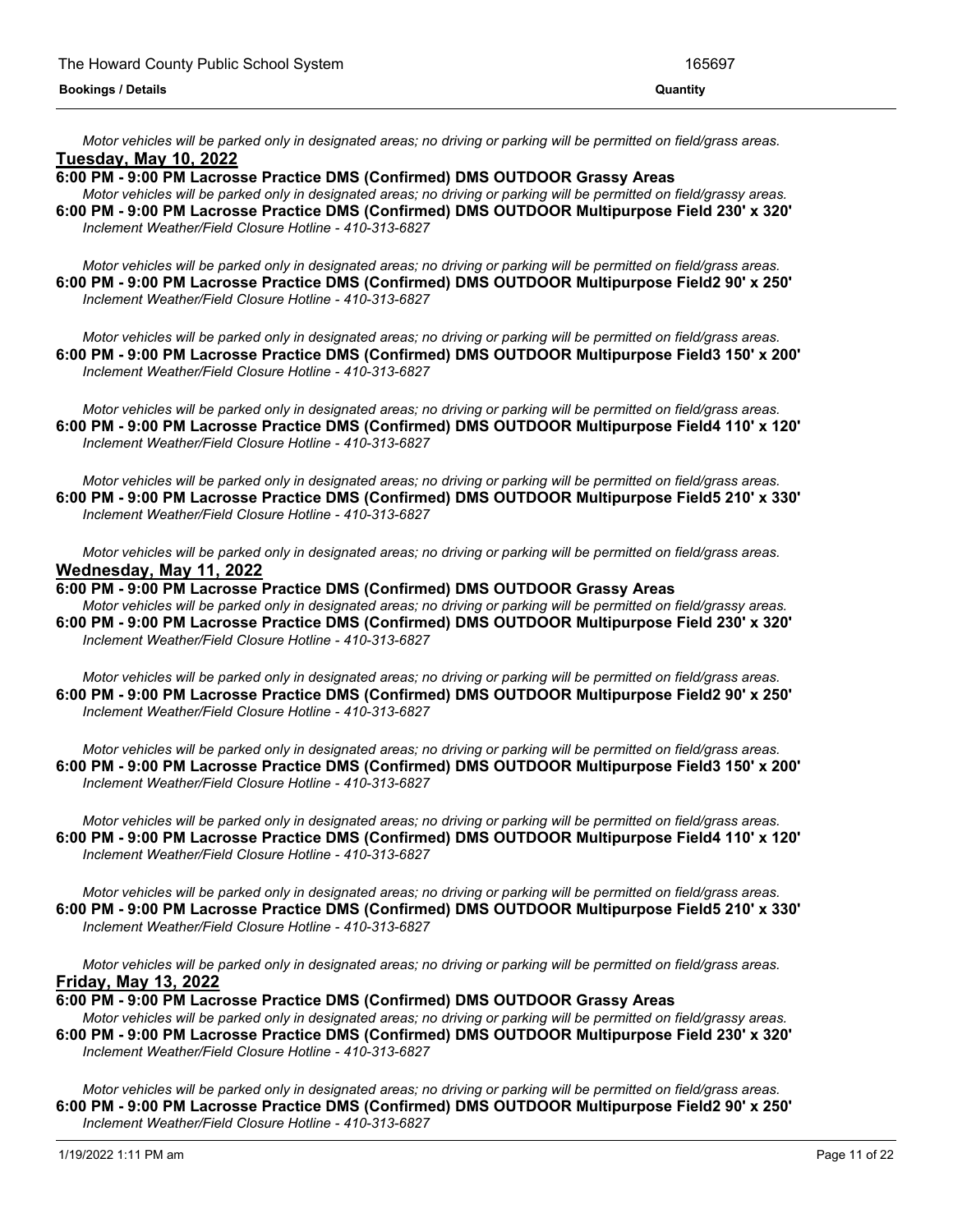Motor vehicles will be parked only in designated areas; no driving or parking will be permitted on field/grass areas. **6:00 PM - 9:00 PM Lacrosse Practice DMS (Confirmed) DMS OUTDOOR Multipurpose Field3 150' x 200'** *Inclement Weather/Field Closure Hotline - 410-313-6827*

Motor vehicles will be parked only in designated areas; no driving or parking will be permitted on field/grass areas. **6:00 PM - 9:00 PM Lacrosse Practice DMS (Confirmed) DMS OUTDOOR Multipurpose Field4 110' x 120'** *Inclement Weather/Field Closure Hotline - 410-313-6827*

Motor vehicles will be parked only in designated areas; no driving or parking will be permitted on field/grass areas. **6:00 PM - 9:00 PM Lacrosse Practice DMS (Confirmed) DMS OUTDOOR Multipurpose Field5 210' x 330'** *Inclement Weather/Field Closure Hotline - 410-313-6827*

Motor vehicles will be parked only in designated areas; no driving or parking will be permitted on field/grass areas. **Monday, May 16, 2022**

**6:00 PM - 9:00 PM Lacrosse Practice DMS (Confirmed) DMS OUTDOOR Grassy Areas** Motor vehicles will be parked only in designated areas; no driving or parking will be permitted on field/grassy areas. **6:00 PM - 9:00 PM Lacrosse Practice DMS (Confirmed) DMS OUTDOOR Multipurpose Field 230' x 320'** *Inclement Weather/Field Closure Hotline - 410-313-6827*

Motor vehicles will be parked only in designated areas; no driving or parking will be permitted on field/grass areas. **6:00 PM - 9:00 PM Lacrosse Practice DMS (Confirmed) DMS OUTDOOR Multipurpose Field2 90' x 250'** *Inclement Weather/Field Closure Hotline - 410-313-6827*

Motor vehicles will be parked only in designated areas; no driving or parking will be permitted on field/grass areas. **6:00 PM - 9:00 PM Lacrosse Practice DMS (Confirmed) DMS OUTDOOR Multipurpose Field3 150' x 200'** *Inclement Weather/Field Closure Hotline - 410-313-6827*

Motor vehicles will be parked only in designated areas; no driving or parking will be permitted on field/grass areas. **6:00 PM - 9:00 PM Lacrosse Practice DMS (Confirmed) DMS OUTDOOR Multipurpose Field4 110' x 120'** *Inclement Weather/Field Closure Hotline - 410-313-6827*

Motor vehicles will be parked only in designated areas; no driving or parking will be permitted on field/grass areas. **6:00 PM - 9:00 PM Lacrosse Practice DMS (Confirmed) DMS OUTDOOR Multipurpose Field5 210' x 330'** *Inclement Weather/Field Closure Hotline - 410-313-6827*

Motor vehicles will be parked only in designated areas; no driving or parking will be permitted on field/grass areas. **Tuesday, May 17, 2022**

**6:00 PM - 9:00 PM Lacrosse Practice DMS (Confirmed) DMS OUTDOOR Grassy Areas** Motor vehicles will be parked only in designated areas; no driving or parking will be permitted on field/grassy areas. **6:00 PM - 9:00 PM Lacrosse Practice DMS (Confirmed) DMS OUTDOOR Multipurpose Field 230' x 320'** *Inclement Weather/Field Closure Hotline - 410-313-6827*

Motor vehicles will be parked only in designated areas; no driving or parking will be permitted on field/grass areas. **6:00 PM - 9:00 PM Lacrosse Practice DMS (Confirmed) DMS OUTDOOR Multipurpose Field2 90' x 250'** *Inclement Weather/Field Closure Hotline - 410-313-6827*

Motor vehicles will be parked only in designated areas; no driving or parking will be permitted on field/grass areas. **6:00 PM - 9:00 PM Lacrosse Practice DMS (Confirmed) DMS OUTDOOR Multipurpose Field3 150' x 200'** *Inclement Weather/Field Closure Hotline - 410-313-6827*

Motor vehicles will be parked only in designated areas; no driving or parking will be permitted on field/grass areas. **6:00 PM - 9:00 PM Lacrosse Practice DMS (Confirmed) DMS OUTDOOR Multipurpose Field4 110' x 120'** *Inclement Weather/Field Closure Hotline - 410-313-6827*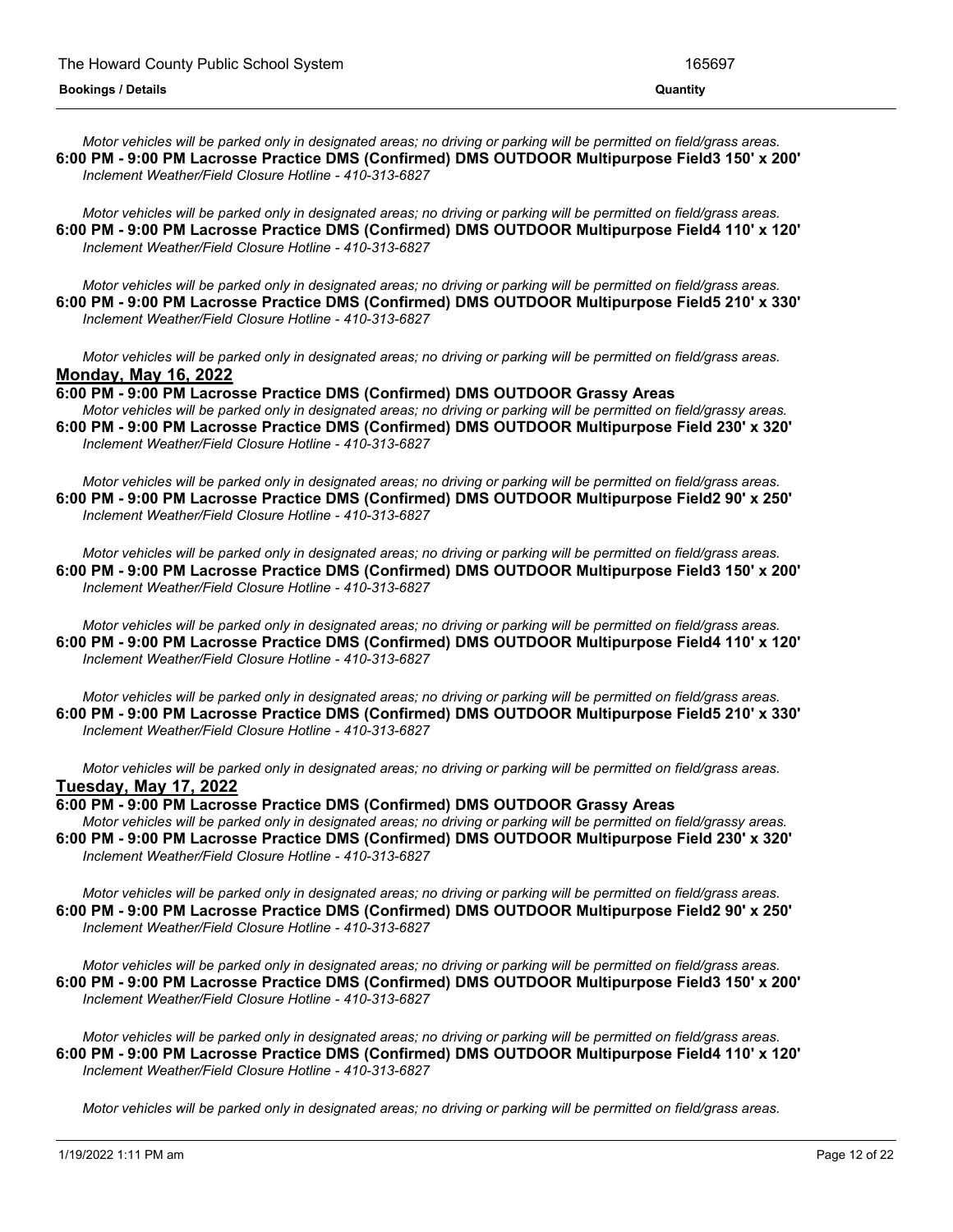#### <u> 1989 - Andrea Andrew Maria (h. 1989).</u> **6:00 PM - 9:00 PM Lacrosse Practice DMS (Confirmed) DMS OUTDOOR Multipurpose Field5 210' x 330'** *Inclement Weather/Field Closure Hotline - 410-313-6827*

Motor vehicles will be parked only in designated areas; no driving or parking will be permitted on field/grass areas. **Wednesday, May 18, 2022**

**6:00 PM - 9:00 PM Lacrosse Practice DMS (Confirmed) DMS OUTDOOR Grassy Areas** Motor vehicles will be parked only in designated areas; no driving or parking will be permitted on field/grassy areas. **6:00 PM - 9:00 PM Lacrosse Practice DMS (Confirmed) DMS OUTDOOR Multipurpose Field 230' x 320'** *Inclement Weather/Field Closure Hotline - 410-313-6827*

Motor vehicles will be parked only in designated areas; no driving or parking will be permitted on field/grass areas. **6:00 PM - 9:00 PM Lacrosse Practice DMS (Confirmed) DMS OUTDOOR Multipurpose Field2 90' x 250'** *Inclement Weather/Field Closure Hotline - 410-313-6827*

Motor vehicles will be parked only in designated areas; no driving or parking will be permitted on field/grass areas. **6:00 PM - 9:00 PM Lacrosse Practice DMS (Confirmed) DMS OUTDOOR Multipurpose Field3 150' x 200'** *Inclement Weather/Field Closure Hotline - 410-313-6827*

Motor vehicles will be parked only in designated areas; no driving or parking will be permitted on field/grass areas. **6:00 PM - 9:00 PM Lacrosse Practice DMS (Confirmed) DMS OUTDOOR Multipurpose Field4 110' x 120'** *Inclement Weather/Field Closure Hotline - 410-313-6827*

Motor vehicles will be parked only in designated areas: no driving or parking will be permitted on field/grass areas. **6:00 PM - 9:00 PM Lacrosse Practice DMS (Confirmed) DMS OUTDOOR Multipurpose Field5 210' x 330'** *Inclement Weather/Field Closure Hotline - 410-313-6827*

Motor vehicles will be parked only in designated areas; no driving or parking will be permitted on field/grass areas. **Thursday, May 19, 2022**

**6:00 PM - 9:00 PM Lacrosse Practice DMS (Confirmed) DMS OUTDOOR Grassy Areas** Motor vehicles will be parked only in designated areas; no driving or parking will be permitted on field/grassy areas.

**6:00 PM - 9:00 PM Lacrosse Practice DMS (Confirmed) DMS OUTDOOR Multipurpose Field 230' x 320'** *Inclement Weather/Field Closure Hotline - 410-313-6827*

Motor vehicles will be parked only in designated areas; no driving or parking will be permitted on field/grass areas. **6:00 PM - 9:00 PM Lacrosse Practice DMS (Confirmed) DMS OUTDOOR Multipurpose Field2 90' x 250'** *Inclement Weather/Field Closure Hotline - 410-313-6827*

Motor vehicles will be parked only in designated areas; no driving or parking will be permitted on field/grass areas. **6:00 PM - 9:00 PM Lacrosse Practice DMS (Confirmed) DMS OUTDOOR Multipurpose Field3 150' x 200'** *Inclement Weather/Field Closure Hotline - 410-313-6827*

Motor vehicles will be parked only in designated areas; no driving or parking will be permitted on field/grass areas. **6:00 PM - 9:00 PM Lacrosse Practice DMS (Confirmed) DMS OUTDOOR Multipurpose Field4 110' x 120'** *Inclement Weather/Field Closure Hotline - 410-313-6827*

Motor vehicles will be parked only in designated areas; no driving or parking will be permitted on field/grass areas. **6:00 PM - 9:00 PM Lacrosse Practice DMS (Confirmed) DMS OUTDOOR Multipurpose Field5 210' x 330'** *Inclement Weather/Field Closure Hotline - 410-313-6827*

Motor vehicles will be parked only in designated areas; no driving or parking will be permitted on field/grass areas. **Friday, May 20, 2022**

## **6:00 PM - 9:00 PM Lacrosse Practice DMS (Confirmed) DMS OUTDOOR Grassy Areas**

Motor vehicles will be parked only in designated areas; no driving or parking will be permitted on field/grassy areas. **6:00 PM - 9:00 PM Lacrosse Practice DMS (Confirmed) DMS OUTDOOR Multipurpose Field 230' x 320'** *Inclement Weather/Field Closure Hotline - 410-313-6827*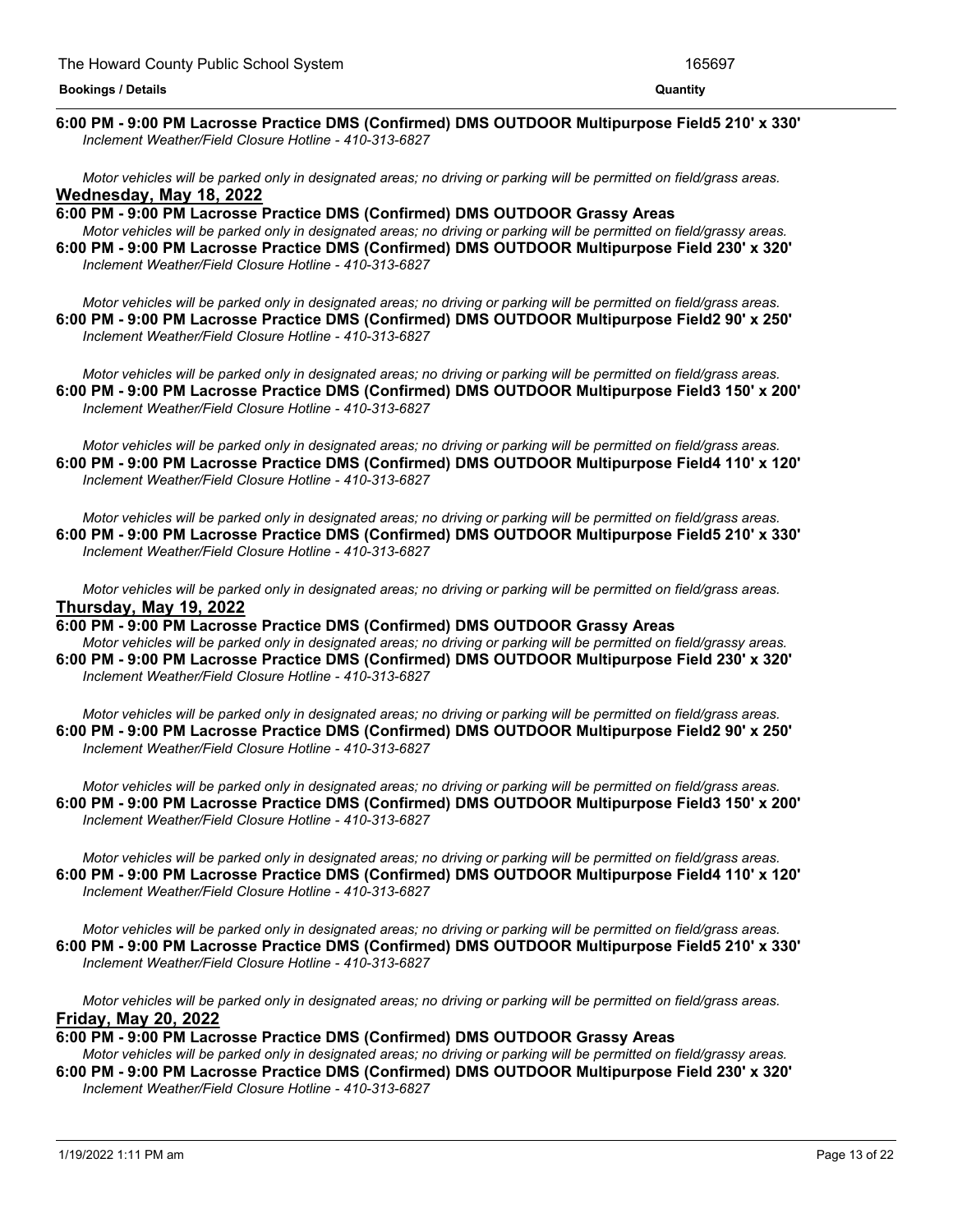Motor vehicles will be parked only in designated areas; no driving or parking will be permitted on field/grass areas. **6:00 PM - 9:00 PM Lacrosse Practice DMS (Confirmed) DMS OUTDOOR Multipurpose Field2 90' x 250'** *Inclement Weather/Field Closure Hotline - 410-313-6827*

Motor vehicles will be parked only in designated areas: no driving or parking will be permitted on field/grass areas. **6:00 PM - 9:00 PM Lacrosse Practice DMS (Confirmed) DMS OUTDOOR Multipurpose Field3 150' x 200'** *Inclement Weather/Field Closure Hotline - 410-313-6827*

Motor vehicles will be parked only in designated areas; no driving or parking will be permitted on field/grass areas. **6:00 PM - 9:00 PM Lacrosse Practice DMS (Confirmed) DMS OUTDOOR Multipurpose Field4 110' x 120'** *Inclement Weather/Field Closure Hotline - 410-313-6827*

Motor vehicles will be parked only in designated areas: no driving or parking will be permitted on field/grass areas. **6:00 PM - 9:00 PM Lacrosse Practice DMS (Confirmed) DMS OUTDOOR Multipurpose Field5 210' x 330'** *Inclement Weather/Field Closure Hotline - 410-313-6827*

Motor vehicles will be parked only in designated areas; no driving or parking will be permitted on field/grass areas. **Monday, May 23, 2022**

**6:00 PM - 9:00 PM Lacrosse Practice DMS (Confirmed) DMS OUTDOOR Grassy Areas** Motor vehicles will be parked only in designated areas; no driving or parking will be permitted on field/grassy areas. **6:00 PM - 9:00 PM Lacrosse Practice DMS (Confirmed) DMS OUTDOOR Multipurpose Field 230' x 320'** *Inclement Weather/Field Closure Hotline - 410-313-6827*

Motor vehicles will be parked only in designated areas; no driving or parking will be permitted on field/grass areas. **6:00 PM - 9:00 PM Lacrosse Practice DMS (Confirmed) DMS OUTDOOR Multipurpose Field2 90' x 250'** *Inclement Weather/Field Closure Hotline - 410-313-6827*

Motor vehicles will be parked only in designated areas; no driving or parking will be permitted on field/grass areas. **6:00 PM - 9:00 PM Lacrosse Practice DMS (Confirmed) DMS OUTDOOR Multipurpose Field3 150' x 200'** *Inclement Weather/Field Closure Hotline - 410-313-6827*

Motor vehicles will be parked only in designated areas; no driving or parking will be permitted on field/grass areas. **6:00 PM - 9:00 PM Lacrosse Practice DMS (Confirmed) DMS OUTDOOR Multipurpose Field4 110' x 120'** *Inclement Weather/Field Closure Hotline - 410-313-6827*

Motor vehicles will be parked only in designated areas; no driving or parking will be permitted on field/grass areas. **6:00 PM - 9:00 PM Lacrosse Practice DMS (Confirmed) DMS OUTDOOR Multipurpose Field5 210' x 330'** *Inclement Weather/Field Closure Hotline - 410-313-6827*

Motor vehicles will be parked only in designated areas; no driving or parking will be permitted on field/grass areas. **Tuesday, May 24, 2022**

**6:00 PM - 9:00 PM Lacrosse Practice DMS (Confirmed) DMS OUTDOOR Grassy Areas** Motor vehicles will be parked only in designated areas; no driving or parking will be permitted on field/grassy areas. **6:00 PM - 9:00 PM Lacrosse Practice DMS (Confirmed) DMS OUTDOOR Multipurpose Field 230' x 320'** *Inclement Weather/Field Closure Hotline - 410-313-6827*

Motor vehicles will be parked only in designated areas: no driving or parking will be permitted on field/grass areas. **6:00 PM - 9:00 PM Lacrosse Practice DMS (Confirmed) DMS OUTDOOR Multipurpose Field2 90' x 250'** *Inclement Weather/Field Closure Hotline - 410-313-6827*

Motor vehicles will be parked only in designated areas; no driving or parking will be permitted on field/grass areas. **6:00 PM - 9:00 PM Lacrosse Practice DMS (Confirmed) DMS OUTDOOR Multipurpose Field3 150' x 200'** *Inclement Weather/Field Closure Hotline - 410-313-6827*

Motor vehicles will be parked only in designated areas; no driving or parking will be permitted on field/grass areas. **6:00 PM - 9:00 PM Lacrosse Practice DMS (Confirmed) DMS OUTDOOR Multipurpose Field4 110' x 120'** *Inclement Weather/Field Closure Hotline - 410-313-6827*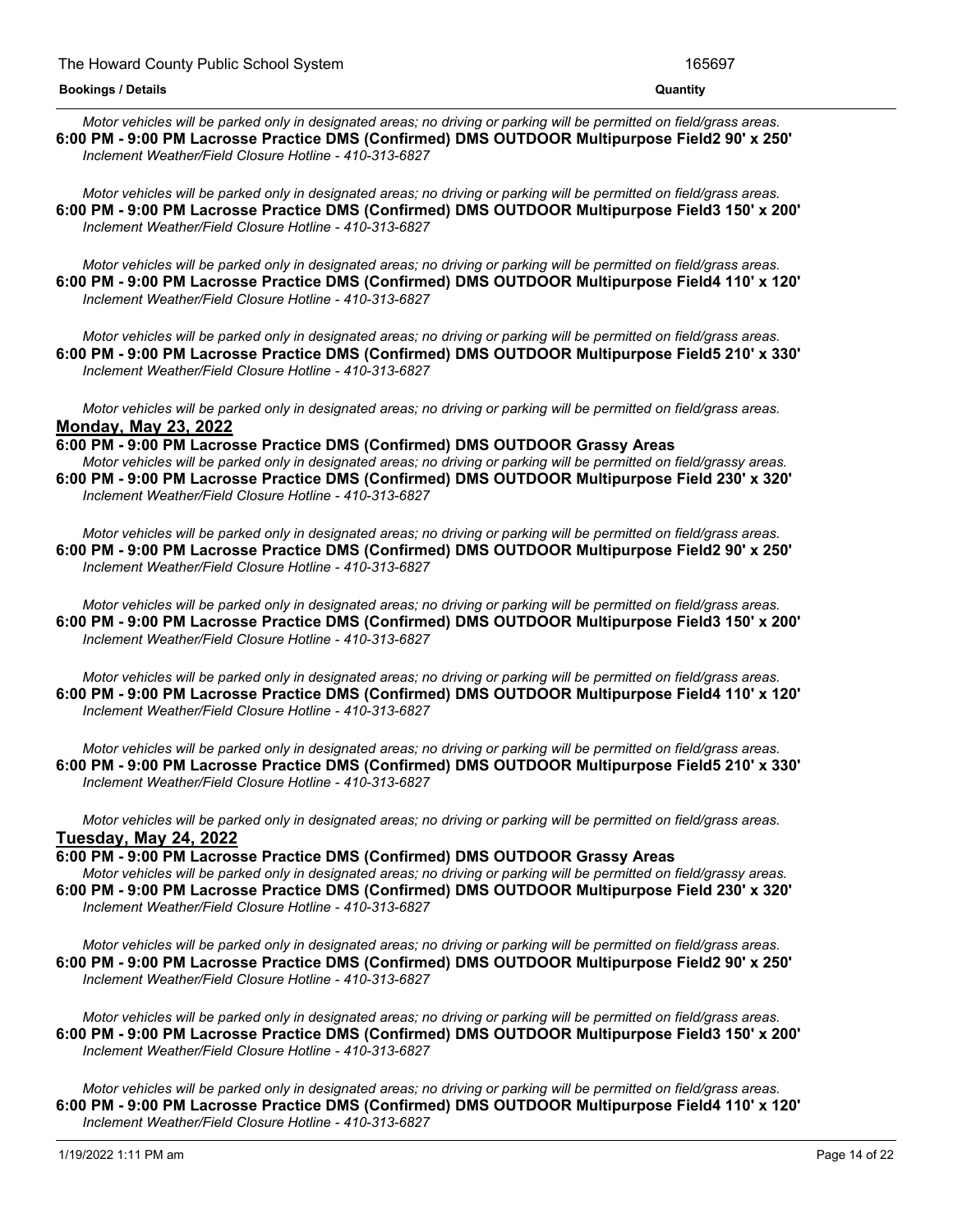Motor vehicles will be parked only in designated areas; no driving or parking will be permitted on field/grass areas. **6:00 PM - 9:00 PM Lacrosse Practice DMS (Confirmed) DMS OUTDOOR Multipurpose Field5 210' x 330'** *Inclement Weather/Field Closure Hotline - 410-313-6827*

Motor vehicles will be parked only in designated areas; no driving or parking will be permitted on field/grass areas. **Wednesday, May 25, 2022**

**6:00 PM - 9:00 PM Lacrosse Practice DMS (Confirmed) DMS OUTDOOR Grassy Areas**

Motor vehicles will be parked only in designated areas; no driving or parking will be permitted on field/grassy areas. **6:00 PM - 9:00 PM Lacrosse Practice DMS (Confirmed) DMS OUTDOOR Multipurpose Field 230' x 320'** *Inclement Weather/Field Closure Hotline - 410-313-6827*

Motor vehicles will be parked only in designated areas; no driving or parking will be permitted on field/grass areas. **6:00 PM - 9:00 PM Lacrosse Practice DMS (Confirmed) DMS OUTDOOR Multipurpose Field2 90' x 250'** *Inclement Weather/Field Closure Hotline - 410-313-6827*

Motor vehicles will be parked only in designated areas; no driving or parking will be permitted on field/grass areas. **6:00 PM - 9:00 PM Lacrosse Practice DMS (Confirmed) DMS OUTDOOR Multipurpose Field3 150' x 200'** *Inclement Weather/Field Closure Hotline - 410-313-6827*

Motor vehicles will be parked only in designated areas; no driving or parking will be permitted on field/grass areas. **6:00 PM - 9:00 PM Lacrosse Practice DMS (Confirmed) DMS OUTDOOR Multipurpose Field4 110' x 120'** *Inclement Weather/Field Closure Hotline - 410-313-6827*

Motor vehicles will be parked only in designated areas; no driving or parking will be permitted on field/grass areas. **6:00 PM - 9:00 PM Lacrosse Practice DMS (Confirmed) DMS OUTDOOR Multipurpose Field5 210' x 330'** *Inclement Weather/Field Closure Hotline - 410-313-6827*

Motor vehicles will be parked only in designated areas; no driving or parking will be permitted on field/grass areas. **Thursday, May 26, 2022**

**6:00 PM - 9:00 PM Lacrosse Practice DMS (Confirmed) DMS OUTDOOR Grassy Areas**

Motor vehicles will be parked only in designated areas; no driving or parking will be permitted on field/grassy areas. **6:00 PM - 9:00 PM Lacrosse Practice DMS (Confirmed) DMS OUTDOOR Multipurpose Field 230' x 320'** *Inclement Weather/Field Closure Hotline - 410-313-6827*

Motor vehicles will be parked only in designated areas; no driving or parking will be permitted on field/grass areas. **6:00 PM - 9:00 PM Lacrosse Practice DMS (Confirmed) DMS OUTDOOR Multipurpose Field2 90' x 250'** *Inclement Weather/Field Closure Hotline - 410-313-6827*

Motor vehicles will be parked only in designated areas; no driving or parking will be permitted on field/grass areas. **6:00 PM - 9:00 PM Lacrosse Practice DMS (Confirmed) DMS OUTDOOR Multipurpose Field3 150' x 200'** *Inclement Weather/Field Closure Hotline - 410-313-6827*

Motor vehicles will be parked only in designated areas; no driving or parking will be permitted on field/grass areas. **6:00 PM - 9:00 PM Lacrosse Practice DMS (Confirmed) DMS OUTDOOR Multipurpose Field4 110' x 120'** *Inclement Weather/Field Closure Hotline - 410-313-6827*

Motor vehicles will be parked only in designated areas; no driving or parking will be permitted on field/grass areas. **6:00 PM - 9:00 PM Lacrosse Practice DMS (Confirmed) DMS OUTDOOR Multipurpose Field5 210' x 330'** *Inclement Weather/Field Closure Hotline - 410-313-6827*

Motor vehicles will be parked only in designated areas; no driving or parking will be permitted on field/grass areas. **Friday, May 27, 2022**

**6:00 PM - 9:00 PM Lacrosse Practice DMS (Confirmed) DMS OUTDOOR Grassy Areas**

Motor vehicles will be parked only in designated areas; no driving or parking will be permitted on field/grassy areas. **6:00 PM - 9:00 PM Lacrosse Practice DMS (Confirmed) DMS OUTDOOR Multipurpose Field 230' x 320'** *Inclement Weather/Field Closure Hotline - 410-313-6827*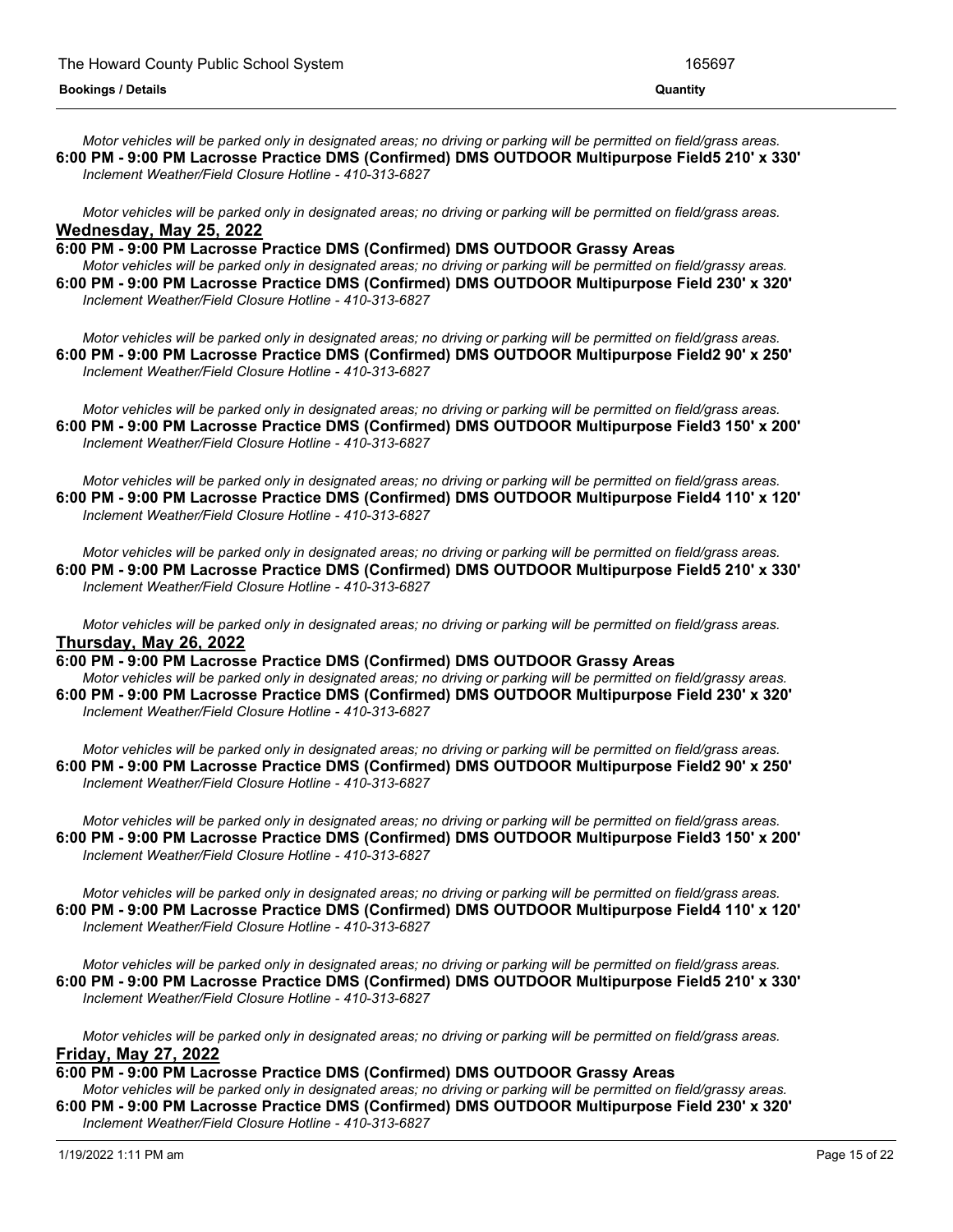Motor vehicles will be parked only in designated areas; no driving or parking will be permitted on field/grass areas. **6:00 PM - 9:00 PM Lacrosse Practice DMS (Confirmed) DMS OUTDOOR Multipurpose Field2 90' x 250'** *Inclement Weather/Field Closure Hotline - 410-313-6827*

Motor vehicles will be parked only in designated areas; no driving or parking will be permitted on field/grass areas. **6:00 PM - 9:00 PM Lacrosse Practice DMS (Confirmed) DMS OUTDOOR Multipurpose Field3 150' x 200'** *Inclement Weather/Field Closure Hotline - 410-313-6827*

Motor vehicles will be parked only in designated areas; no driving or parking will be permitted on field/grass areas. **6:00 PM - 9:00 PM Lacrosse Practice DMS (Confirmed) DMS OUTDOOR Multipurpose Field4 110' x 120'** *Inclement Weather/Field Closure Hotline - 410-313-6827*

Motor vehicles will be parked only in designated areas; no driving or parking will be permitted on field/grass areas. **6:00 PM - 9:00 PM Lacrosse Practice DMS (Confirmed) DMS OUTDOOR Multipurpose Field5 210' x 330'** *Inclement Weather/Field Closure Hotline - 410-313-6827*

Motor vehicles will be parked only in designated areas; no driving or parking will be permitted on field/grass areas. **Tuesday, May 31, 2022**

**6:00 PM - 9:00 PM Lacrosse Practice DMS (Confirmed) DMS OUTDOOR Grassy Areas** Motor vehicles will be parked only in designated areas; no driving or parking will be permitted on field/grassy areas. **6:00 PM - 9:00 PM Lacrosse Practice DMS (Confirmed) DMS OUTDOOR Multipurpose Field 230' x 320'** *Inclement Weather/Field Closure Hotline - 410-313-6827*

Motor vehicles will be parked only in designated areas; no driving or parking will be permitted on field/grass areas. **6:00 PM - 9:00 PM Lacrosse Practice DMS (Confirmed) DMS OUTDOOR Multipurpose Field2 90' x 250'** *Inclement Weather/Field Closure Hotline - 410-313-6827*

Motor vehicles will be parked only in designated areas; no driving or parking will be permitted on field/grass areas. **6:00 PM - 9:00 PM Lacrosse Practice DMS (Confirmed) DMS OUTDOOR Multipurpose Field3 150' x 200'** *Inclement Weather/Field Closure Hotline - 410-313-6827*

Motor vehicles will be parked only in designated areas; no driving or parking will be permitted on field/grass areas. **6:00 PM - 9:00 PM Lacrosse Practice DMS (Confirmed) DMS OUTDOOR Multipurpose Field4 110' x 120'** *Inclement Weather/Field Closure Hotline - 410-313-6827*

Motor vehicles will be parked only in designated areas; no driving or parking will be permitted on field/grass areas. **6:00 PM - 9:00 PM Lacrosse Practice DMS (Confirmed) DMS OUTDOOR Multipurpose Field5 210' x 330'** *Inclement Weather/Field Closure Hotline - 410-313-6827*

Motor vehicles will be parked only in designated areas; no driving or parking will be permitted on field/grass areas. **Wednesday, June 1, 2022**

**6:00 PM - 9:00 PM Lacrosse Practice DMS (Confirmed) DMS OUTDOOR Grassy Areas** Motor vehicles will be parked only in designated areas; no driving or parking will be permitted on field/grassy areas. **6:00 PM - 9:00 PM Lacrosse Practice DMS (Confirmed) DMS OUTDOOR Multipurpose Field 230' x 320'** *Inclement Weather/Field Closure Hotline - 410-313-6827*

Motor vehicles will be parked only in designated areas; no driving or parking will be permitted on field/grass areas. **6:00 PM - 9:00 PM Lacrosse Practice DMS (Confirmed) DMS OUTDOOR Multipurpose Field2 90' x 250'** *Inclement Weather/Field Closure Hotline - 410-313-6827*

Motor vehicles will be parked only in designated areas; no driving or parking will be permitted on field/grass areas. **6:00 PM - 9:00 PM Lacrosse Practice DMS (Confirmed) DMS OUTDOOR Multipurpose Field3 150' x 200'** *Inclement Weather/Field Closure Hotline - 410-313-6827*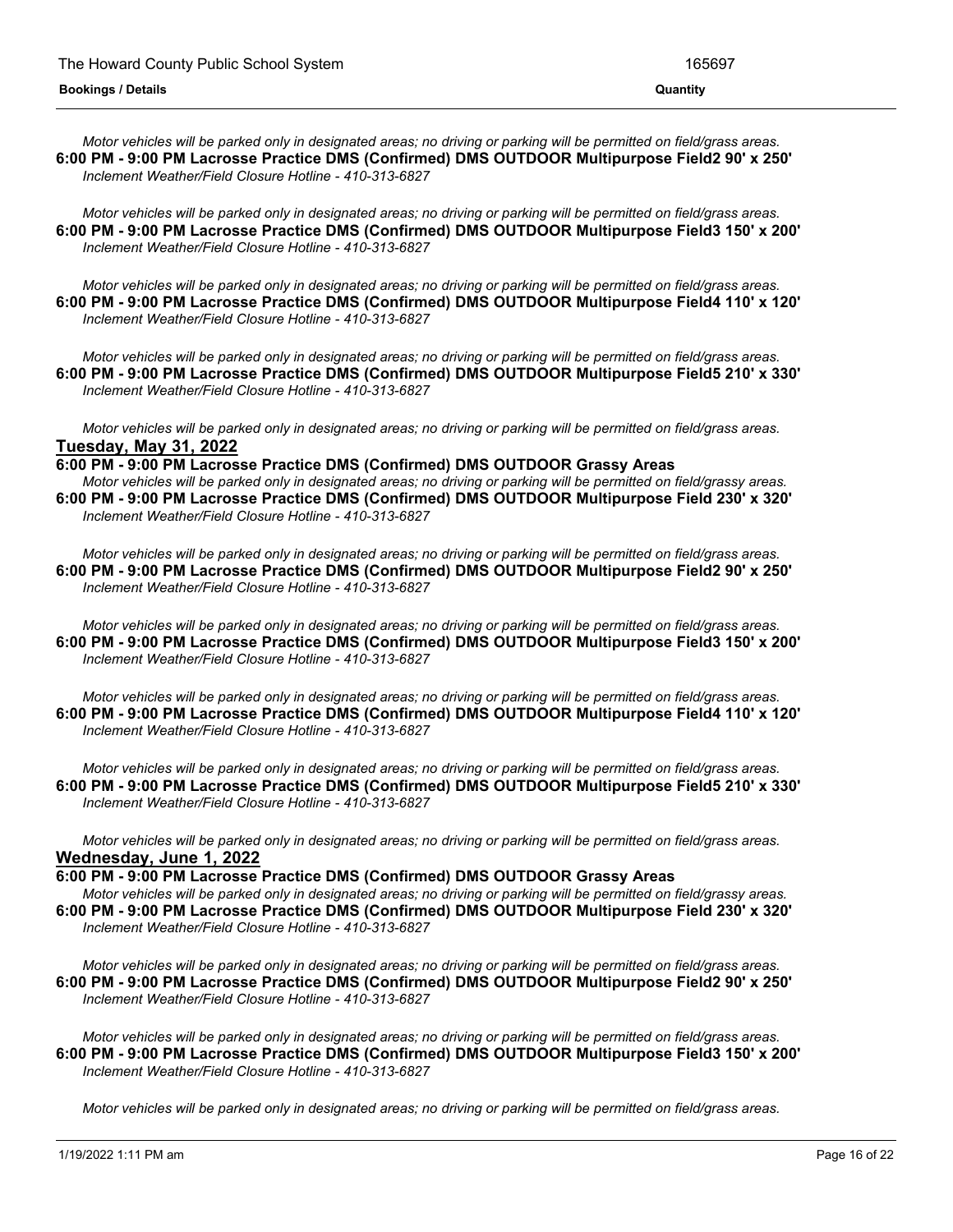#### <u> 1989 - Andrea Andrea Andrea Andrea Andrea Andrea Andrea Andrea Andrea Andrea Andrea Andrea Andrea Andrea And</u> **6:00 PM - 9:00 PM Lacrosse Practice DMS (Confirmed) DMS OUTDOOR Multipurpose Field4 110' x 120'** *Inclement Weather/Field Closure Hotline - 410-313-6827*

Motor vehicles will be parked only in designated areas; no driving or parking will be permitted on field/grass areas. **6:00 PM - 9:00 PM Lacrosse Practice DMS (Confirmed) DMS OUTDOOR Multipurpose Field5 210' x 330'** *Inclement Weather/Field Closure Hotline - 410-313-6827*

Motor vehicles will be parked only in designated areas; no driving or parking will be permitted on field/grass areas. **Thursday, June 2, 2022**

**6:00 PM - 9:00 PM Lacrosse Practice DMS (Confirmed) DMS OUTDOOR Grassy Areas** Motor vehicles will be parked only in designated areas; no driving or parking will be permitted on field/grassy areas. **6:00 PM - 9:00 PM Lacrosse Practice DMS (Confirmed) DMS OUTDOOR Multipurpose Field 230' x 320'** *Inclement Weather/Field Closure Hotline - 410-313-6827*

Motor vehicles will be parked only in designated areas; no driving or parking will be permitted on field/grass areas. **6:00 PM - 9:00 PM Lacrosse Practice DMS (Confirmed) DMS OUTDOOR Multipurpose Field2 90' x 250'** *Inclement Weather/Field Closure Hotline - 410-313-6827*

Motor vehicles will be parked only in designated areas; no driving or parking will be permitted on field/grass areas. **6:00 PM - 9:00 PM Lacrosse Practice DMS (Confirmed) DMS OUTDOOR Multipurpose Field3 150' x 200'** *Inclement Weather/Field Closure Hotline - 410-313-6827*

Motor vehicles will be parked only in designated areas: no driving or parking will be permitted on field/grass areas. **6:00 PM - 9:00 PM Lacrosse Practice DMS (Confirmed) DMS OUTDOOR Multipurpose Field4 110' x 120'** *Inclement Weather/Field Closure Hotline - 410-313-6827*

Motor vehicles will be parked only in designated areas; no driving or parking will be permitted on field/grass areas. **6:00 PM - 9:00 PM Lacrosse Practice DMS (Confirmed) DMS OUTDOOR Multipurpose Field5 210' x 330'** *Inclement Weather/Field Closure Hotline - 410-313-6827*

Motor vehicles will be parked only in designated areas; no driving or parking will be permitted on field/grass areas. **Friday, June 3, 2022**

**6:00 PM - 9:00 PM Lacrosse Practice DMS (Confirmed) DMS OUTDOOR Grassy Areas** Motor vehicles will be parked only in designated areas; no driving or parking will be permitted on field/grassy areas. **6:00 PM - 9:00 PM Lacrosse Practice DMS (Confirmed) DMS OUTDOOR Multipurpose Field 230' x 320'** *Inclement Weather/Field Closure Hotline - 410-313-6827*

Motor vehicles will be parked only in designated areas; no driving or parking will be permitted on field/grass areas. **6:00 PM - 9:00 PM Lacrosse Practice DMS (Confirmed) DMS OUTDOOR Multipurpose Field2 90' x 250'** *Inclement Weather/Field Closure Hotline - 410-313-6827*

Motor vehicles will be parked only in designated areas; no driving or parking will be permitted on field/grass areas. **6:00 PM - 9:00 PM Lacrosse Practice DMS (Confirmed) DMS OUTDOOR Multipurpose Field3 150' x 200'** *Inclement Weather/Field Closure Hotline - 410-313-6827*

Motor vehicles will be parked only in designated areas; no driving or parking will be permitted on field/grass areas. **6:00 PM - 9:00 PM Lacrosse Practice DMS (Confirmed) DMS OUTDOOR Multipurpose Field4 110' x 120'** *Inclement Weather/Field Closure Hotline - 410-313-6827*

Motor vehicles will be parked only in designated areas; no driving or parking will be permitted on field/grass areas. **6:00 PM - 9:00 PM Lacrosse Practice DMS (Confirmed) DMS OUTDOOR Multipurpose Field5 210' x 330'** *Inclement Weather/Field Closure Hotline - 410-313-6827*

Motor vehicles will be parked only in designated areas; no driving or parking will be permitted on field/grass areas. **Monday, June 6, 2022**

**6:00 PM - 9:00 PM Lacrosse Practice DMS (Confirmed) DMS OUTDOOR Grassy Areas**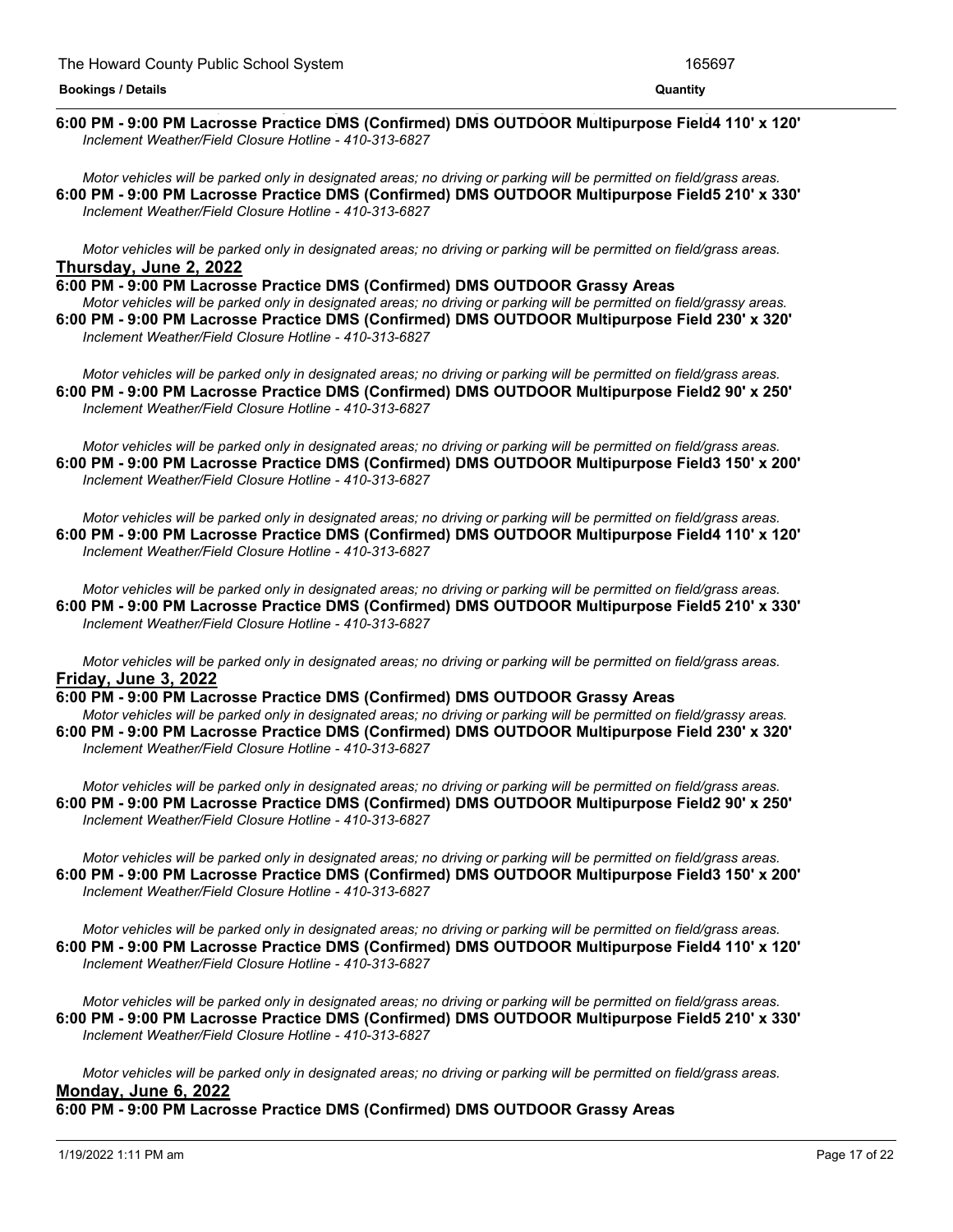#### **6:00 PM - 9:00 PM Lacrosse Practice DMS (Confirmed) DMS OUTDOOR Grassy Areas Bookings / Details Quantity**

Motor vehicles will be parked only in designated areas; no driving or parking will be permitted on field/grassy areas. **6:00 PM - 9:00 PM Lacrosse Practice DMS (Confirmed) DMS OUTDOOR Multipurpose Field 230' x 320'** *Inclement Weather/Field Closure Hotline - 410-313-6827*

Motor vehicles will be parked only in designated areas: no driving or parking will be permitted on field/grass areas. **6:00 PM - 9:00 PM Lacrosse Practice DMS (Confirmed) DMS OUTDOOR Multipurpose Field2 90' x 250'** *Inclement Weather/Field Closure Hotline - 410-313-6827*

Motor vehicles will be parked only in designated areas; no driving or parking will be permitted on field/grass areas. **6:00 PM - 9:00 PM Lacrosse Practice DMS (Confirmed) DMS OUTDOOR Multipurpose Field3 150' x 200'** *Inclement Weather/Field Closure Hotline - 410-313-6827*

Motor vehicles will be parked only in designated areas: no driving or parking will be permitted on field/grass areas. **6:00 PM - 9:00 PM Lacrosse Practice DMS (Confirmed) DMS OUTDOOR Multipurpose Field4 110' x 120'** *Inclement Weather/Field Closure Hotline - 410-313-6827*

Motor vehicles will be parked only in designated areas; no driving or parking will be permitted on field/grass areas. **6:00 PM - 9:00 PM Lacrosse Practice DMS (Confirmed) DMS OUTDOOR Multipurpose Field5 210' x 330'** *Inclement Weather/Field Closure Hotline - 410-313-6827*

Motor vehicles will be parked only in designated areas; no driving or parking will be permitted on field/grass areas. **Tuesday, June 7, 2022**

**6:00 PM - 9:00 PM Lacrosse Practice DMS (Confirmed) DMS OUTDOOR Grassy Areas** Motor vehicles will be parked only in designated areas; no driving or parking will be permitted on field/grassy areas. **6:00 PM - 9:00 PM Lacrosse Practice DMS (Confirmed) DMS OUTDOOR Multipurpose Field 230' x 320'** *Inclement Weather/Field Closure Hotline - 410-313-6827*

Motor vehicles will be parked only in designated areas; no driving or parking will be permitted on field/grass areas. **6:00 PM - 9:00 PM Lacrosse Practice DMS (Confirmed) DMS OUTDOOR Multipurpose Field2 90' x 250'** *Inclement Weather/Field Closure Hotline - 410-313-6827*

Motor vehicles will be parked only in designated areas; no driving or parking will be permitted on field/grass areas. **6:00 PM - 9:00 PM Lacrosse Practice DMS (Confirmed) DMS OUTDOOR Multipurpose Field3 150' x 200'** *Inclement Weather/Field Closure Hotline - 410-313-6827*

Motor vehicles will be parked only in designated areas; no driving or parking will be permitted on field/grass areas. **6:00 PM - 9:00 PM Lacrosse Practice DMS (Confirmed) DMS OUTDOOR Multipurpose Field4 110' x 120'** *Inclement Weather/Field Closure Hotline - 410-313-6827*

Motor vehicles will be parked only in designated areas; no driving or parking will be permitted on field/grass areas. **6:00 PM - 9:00 PM Lacrosse Practice DMS (Confirmed) DMS OUTDOOR Multipurpose Field5 210' x 330'** *Inclement Weather/Field Closure Hotline - 410-313-6827*

Motor vehicles will be parked only in designated areas; no driving or parking will be permitted on field/grass areas. **Wednesday, June 8, 2022**

**6:00 PM - 9:00 PM Lacrosse Practice DMS (Confirmed) DMS OUTDOOR Grassy Areas** Motor vehicles will be parked only in designated areas; no driving or parking will be permitted on field/grassy areas. **6:00 PM - 9:00 PM Lacrosse Practice DMS (Confirmed) DMS OUTDOOR Multipurpose Field 230' x 320'** *Inclement Weather/Field Closure Hotline - 410-313-6827*

Motor vehicles will be parked only in designated areas; no driving or parking will be permitted on field/grass areas. **6:00 PM - 9:00 PM Lacrosse Practice DMS (Confirmed) DMS OUTDOOR Multipurpose Field2 90' x 250'** *Inclement Weather/Field Closure Hotline - 410-313-6827*

Motor vehicles will be parked only in designated areas; no driving or parking will be permitted on field/grass areas. **6:00 PM - 9:00 PM Lacrosse Practice DMS (Confirmed) DMS OUTDOOR Multipurpose Field3 150' x 200'** *Inclement Weather/Field Closure Hotline - 410-313-6827*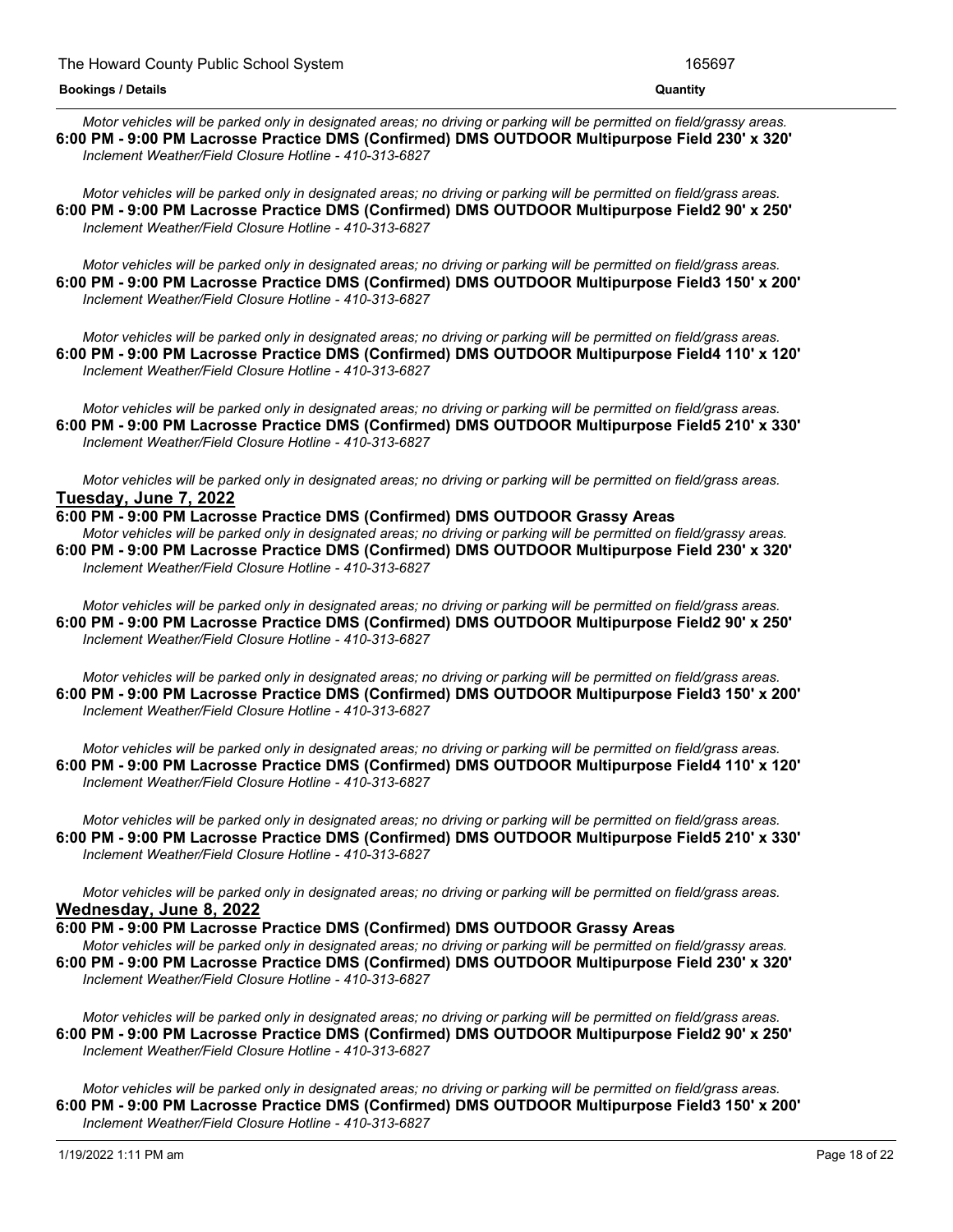Motor vehicles will be parked only in designated areas; no driving or parking will be permitted on field/grass areas. **6:00 PM - 9:00 PM Lacrosse Practice DMS (Confirmed) DMS OUTDOOR Multipurpose Field4 110' x 120'** *Inclement Weather/Field Closure Hotline - 410-313-6827*

Motor vehicles will be parked only in designated areas; no driving or parking will be permitted on field/grass areas. **6:00 PM - 9:00 PM Lacrosse Practice DMS (Confirmed) DMS OUTDOOR Multipurpose Field5 210' x 330'** *Inclement Weather/Field Closure Hotline - 410-313-6827*

Motor vehicles will be parked only in designated areas; no driving or parking will be permitted on field/grass areas. **Thursday, June 9, 2022**

**6:00 PM - 9:00 PM Lacrosse Practice DMS (Confirmed) DMS OUTDOOR Grassy Areas**

Motor vehicles will be parked only in designated areas; no driving or parking will be permitted on field/grassy areas. **6:00 PM - 9:00 PM Lacrosse Practice DMS (Confirmed) DMS OUTDOOR Multipurpose Field 230' x 320'** *Inclement Weather/Field Closure Hotline - 410-313-6827*

Motor vehicles will be parked only in designated areas; no driving or parking will be permitted on field/grass areas. **6:00 PM - 9:00 PM Lacrosse Practice DMS (Confirmed) DMS OUTDOOR Multipurpose Field2 90' x 250'** *Inclement Weather/Field Closure Hotline - 410-313-6827*

Motor vehicles will be parked only in designated areas; no driving or parking will be permitted on field/grass areas. **6:00 PM - 9:00 PM Lacrosse Practice DMS (Confirmed) DMS OUTDOOR Multipurpose Field3 150' x 200'** *Inclement Weather/Field Closure Hotline - 410-313-6827*

Motor vehicles will be parked only in designated areas; no driving or parking will be permitted on field/grass areas. **6:00 PM - 9:00 PM Lacrosse Practice DMS (Confirmed) DMS OUTDOOR Multipurpose Field4 110' x 120'** *Inclement Weather/Field Closure Hotline - 410-313-6827*

Motor vehicles will be parked only in designated areas; no driving or parking will be permitted on field/grass areas. **6:00 PM - 9:00 PM Lacrosse Practice DMS (Confirmed) DMS OUTDOOR Multipurpose Field5 210' x 330'** *Inclement Weather/Field Closure Hotline - 410-313-6827*

Motor vehicles will be parked only in designated areas; no driving or parking will be permitted on field/grass areas. **Friday, June 10, 2022**

**6:00 PM - 9:00 PM Lacrosse Practice DMS (Confirmed) DMS OUTDOOR Grassy Areas**

Motor vehicles will be parked only in designated areas; no driving or parking will be permitted on field/grassy areas. **6:00 PM - 9:00 PM Lacrosse Practice DMS (Confirmed) DMS OUTDOOR Multipurpose Field 230' x 320'** *Inclement Weather/Field Closure Hotline - 410-313-6827*

Motor vehicles will be parked only in designated areas; no driving or parking will be permitted on field/grass areas. **6:00 PM - 9:00 PM Lacrosse Practice DMS (Confirmed) DMS OUTDOOR Multipurpose Field2 90' x 250'** *Inclement Weather/Field Closure Hotline - 410-313-6827*

Motor vehicles will be parked only in designated areas; no driving or parking will be permitted on field/grass areas. **6:00 PM - 9:00 PM Lacrosse Practice DMS (Confirmed) DMS OUTDOOR Multipurpose Field3 150' x 200'** *Inclement Weather/Field Closure Hotline - 410-313-6827*

Motor vehicles will be parked only in designated areas; no driving or parking will be permitted on field/grass areas. **6:00 PM - 9:00 PM Lacrosse Practice DMS (Confirmed) DMS OUTDOOR Multipurpose Field4 110' x 120'** *Inclement Weather/Field Closure Hotline - 410-313-6827*

Motor vehicles will be parked only in designated areas; no driving or parking will be permitted on field/grass areas. **6:00 PM - 9:00 PM Lacrosse Practice DMS (Confirmed) DMS OUTDOOR Multipurpose Field5 210' x 330'** *Inclement Weather/Field Closure Hotline - 410-313-6827*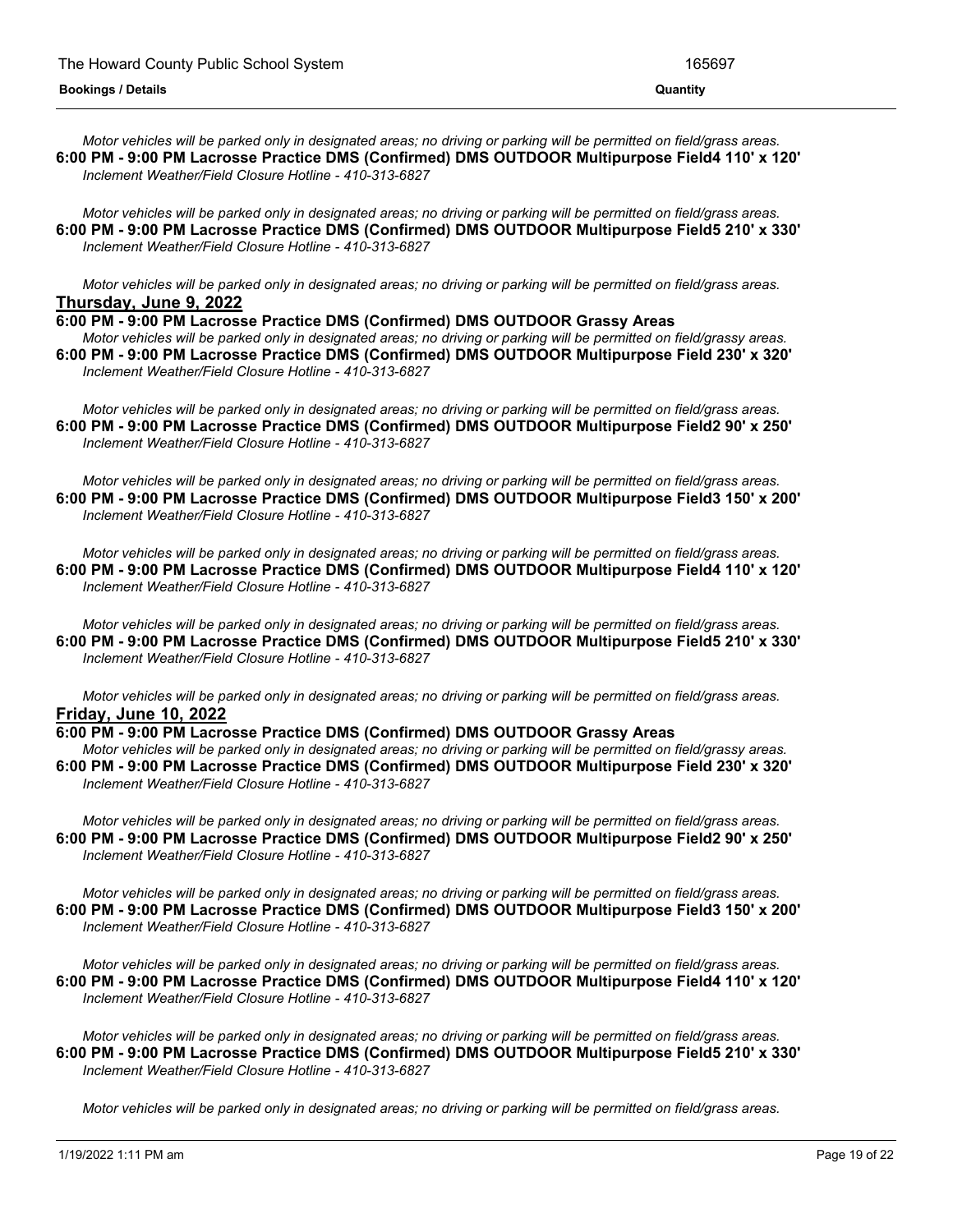## **Monday, June 13, 2022**

## **6:00 PM - 9:00 PM Lacrosse Practice DMS (Confirmed) DMS OUTDOOR Grassy Areas**

Motor vehicles will be parked only in designated areas; no driving or parking will be permitted on field/grassy areas. **6:00 PM - 9:00 PM Lacrosse Practice DMS (Confirmed) DMS OUTDOOR Multipurpose Field 230' x 320'** *Inclement Weather/Field Closure Hotline - 410-313-6827*

*Motor vehicles will be parked only in designated areas; no driving or parking will be permitted on field/grass areas.*

Motor vehicles will be parked only in designated areas; no driving or parking will be permitted on field/grass areas. **6:00 PM - 9:00 PM Lacrosse Practice DMS (Confirmed) DMS OUTDOOR Multipurpose Field2 90' x 250'** *Inclement Weather/Field Closure Hotline - 410-313-6827*

Motor vehicles will be parked only in designated areas; no driving or parking will be permitted on field/grass areas. **6:00 PM - 9:00 PM Lacrosse Practice DMS (Confirmed) DMS OUTDOOR Multipurpose Field3 150' x 200'** *Inclement Weather/Field Closure Hotline - 410-313-6827*

Motor vehicles will be parked only in designated areas; no driving or parking will be permitted on field/grass areas. **6:00 PM - 9:00 PM Lacrosse Practice DMS (Confirmed) DMS OUTDOOR Multipurpose Field4 110' x 120'** *Inclement Weather/Field Closure Hotline - 410-313-6827*

Motor vehicles will be parked only in designated areas; no driving or parking will be permitted on field/grass areas. **6:00 PM - 9:00 PM Lacrosse Practice DMS (Confirmed) DMS OUTDOOR Multipurpose Field5 210' x 330'** *Inclement Weather/Field Closure Hotline - 410-313-6827*

Motor vehicles will be parked only in designated areas; no driving or parking will be permitted on field/grass areas. **Tuesday, June 14, 2022**

#### **6:00 PM - 9:00 PM Lacrosse Practice DMS (Confirmed) DMS OUTDOOR Grassy Areas**

Motor vehicles will be parked only in designated areas; no driving or parking will be permitted on field/grassy areas. **6:00 PM - 9:00 PM Lacrosse Practice DMS (Confirmed) DMS OUTDOOR Multipurpose Field 230' x 320'** *Inclement Weather/Field Closure Hotline - 410-313-6827*

Motor vehicles will be parked only in designated areas; no driving or parking will be permitted on field/grass areas. **6:00 PM - 9:00 PM Lacrosse Practice DMS (Confirmed) DMS OUTDOOR Multipurpose Field2 90' x 250'** *Inclement Weather/Field Closure Hotline - 410-313-6827*

Motor vehicles will be parked only in designated areas; no driving or parking will be permitted on field/grass areas. **6:00 PM - 9:00 PM Lacrosse Practice DMS (Confirmed) DMS OUTDOOR Multipurpose Field3 150' x 200'** *Inclement Weather/Field Closure Hotline - 410-313-6827*

Motor vehicles will be parked only in designated areas; no driving or parking will be permitted on field/grass areas. **6:00 PM - 9:00 PM Lacrosse Practice DMS (Confirmed) DMS OUTDOOR Multipurpose Field4 110' x 120'** *Inclement Weather/Field Closure Hotline - 410-313-6827*

Motor vehicles will be parked only in designated areas; no driving or parking will be permitted on field/grass areas. **6:00 PM - 9:00 PM Lacrosse Practice DMS (Confirmed) DMS OUTDOOR Multipurpose Field5 210' x 330'** *Inclement Weather/Field Closure Hotline - 410-313-6827*

Motor vehicles will be parked only in designated areas; no driving or parking will be permitted on field/grass areas. **Wednesday, June 15, 2022**

**6:00 PM - 9:00 PM Lacrosse Practice DMS (Confirmed) DMS OUTDOOR Grassy Areas**

Motor vehicles will be parked only in designated areas; no driving or parking will be permitted on field/grassy areas. **6:00 PM - 9:00 PM Lacrosse Practice DMS (Confirmed) DMS OUTDOOR Multipurpose Field 230' x 320'** *Inclement Weather/Field Closure Hotline - 410-313-6827*

Motor vehicles will be parked only in designated areas; no driving or parking will be permitted on field/grass areas. **6:00 PM - 9:00 PM Lacrosse Practice DMS (Confirmed) DMS OUTDOOR Multipurpose Field2 90' x 250'** *Inclement Weather/Field Closure Hotline - 410-313-6827*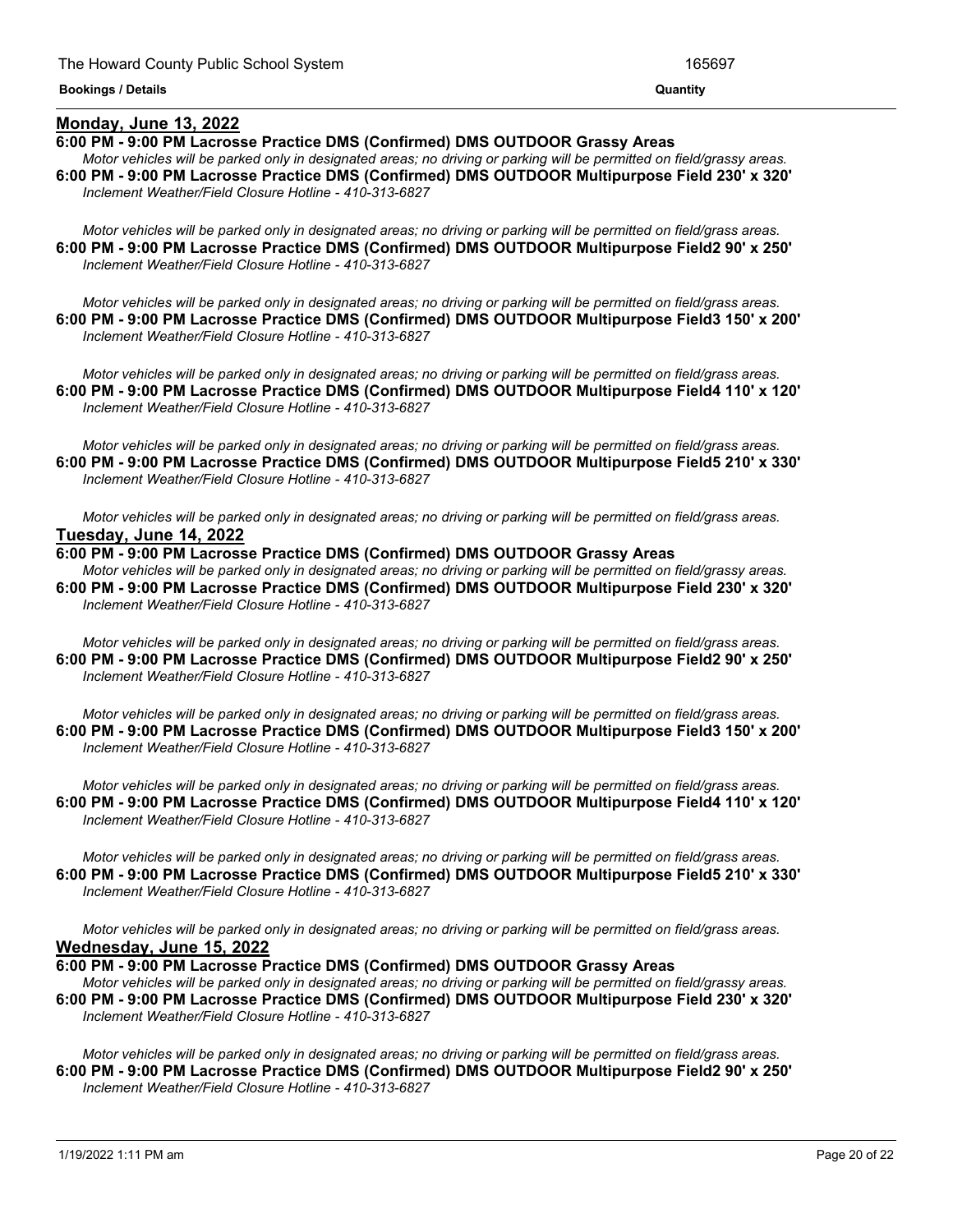Motor vehicles will be parked only in designated areas; no driving or parking will be permitted on field/grass areas. **6:00 PM - 9:00 PM Lacrosse Practice DMS (Confirmed) DMS OUTDOOR Multipurpose Field3 150' x 200'** *Inclement Weather/Field Closure Hotline - 410-313-6827*

Motor vehicles will be parked only in designated areas; no driving or parking will be permitted on field/grass areas. **6:00 PM - 9:00 PM Lacrosse Practice DMS (Confirmed) DMS OUTDOOR Multipurpose Field4 110' x 120'** *Inclement Weather/Field Closure Hotline - 410-313-6827*

Motor vehicles will be parked only in designated areas; no driving or parking will be permitted on field/grass areas. **6:00 PM - 9:00 PM Lacrosse Practice DMS (Confirmed) DMS OUTDOOR Multipurpose Field5 210' x 330'** *Inclement Weather/Field Closure Hotline - 410-313-6827*

Motor vehicles will be parked only in designated areas; no driving or parking will be permitted on field/grass areas. **Thursday, June 16, 2022**

**6:00 PM - 9:00 PM Lacrosse Practice DMS (Confirmed) DMS OUTDOOR Grassy Areas**

Motor vehicles will be parked only in designated areas; no driving or parking will be permitted on field/grassy areas. **6:00 PM - 9:00 PM Lacrosse Practice DMS (Confirmed) DMS OUTDOOR Multipurpose Field 230' x 320'** *Inclement Weather/Field Closure Hotline - 410-313-6827*

Motor vehicles will be parked only in designated areas; no driving or parking will be permitted on field/grass areas. **6:00 PM - 9:00 PM Lacrosse Practice DMS (Confirmed) DMS OUTDOOR Multipurpose Field2 90' x 250'** *Inclement Weather/Field Closure Hotline - 410-313-6827*

Motor vehicles will be parked only in designated areas; no driving or parking will be permitted on field/grass areas. **6:00 PM - 9:00 PM Lacrosse Practice DMS (Confirmed) DMS OUTDOOR Multipurpose Field3 150' x 200'** *Inclement Weather/Field Closure Hotline - 410-313-6827*

Motor vehicles will be parked only in designated areas; no driving or parking will be permitted on field/grass areas. **6:00 PM - 9:00 PM Lacrosse Practice DMS (Confirmed) DMS OUTDOOR Multipurpose Field4 110' x 120'** *Inclement Weather/Field Closure Hotline - 410-313-6827*

Motor vehicles will be parked only in designated areas; no driving or parking will be permitted on field/grass areas. **6:00 PM - 9:00 PM Lacrosse Practice DMS (Confirmed) DMS OUTDOOR Multipurpose Field5 210' x 330'** *Inclement Weather/Field Closure Hotline - 410-313-6827*

Motor vehicles will be parked only in designated areas; no driving or parking will be permitted on field/grass areas. **Friday, June 17, 2022**

**6:00 PM - 9:00 PM Lacrosse Practice DMS (Confirmed) DMS OUTDOOR Grassy Areas**

Motor vehicles will be parked only in designated areas; no driving or parking will be permitted on field/grassy areas. **6:00 PM - 9:00 PM Lacrosse Practice DMS (Confirmed) DMS OUTDOOR Multipurpose Field 230' x 320'** *Inclement Weather/Field Closure Hotline - 410-313-6827*

Motor vehicles will be parked only in designated areas; no driving or parking will be permitted on field/grass areas. **6:00 PM - 9:00 PM Lacrosse Practice DMS (Confirmed) DMS OUTDOOR Multipurpose Field2 90' x 250'** *Inclement Weather/Field Closure Hotline - 410-313-6827*

Motor vehicles will be parked only in designated areas; no driving or parking will be permitted on field/grass areas. **6:00 PM - 9:00 PM Lacrosse Practice DMS (Confirmed) DMS OUTDOOR Multipurpose Field3 150' x 200'** *Inclement Weather/Field Closure Hotline - 410-313-6827*

Motor vehicles will be parked only in designated areas; no driving or parking will be permitted on field/grass areas. **6:00 PM - 9:00 PM Lacrosse Practice DMS (Confirmed) DMS OUTDOOR Multipurpose Field4 110' x 120'** *Inclement Weather/Field Closure Hotline - 410-313-6827*

Motor vehicles will be parked only in designated areas; no driving or parking will be permitted on field/grass areas. **6:00 PM - 9:00 PM Lacrosse Practice DMS (Confirmed) DMS OUTDOOR Multipurpose Field5 210' x 330'** *Inclement Weather/Field Closure Hotline - 410-313-6827*